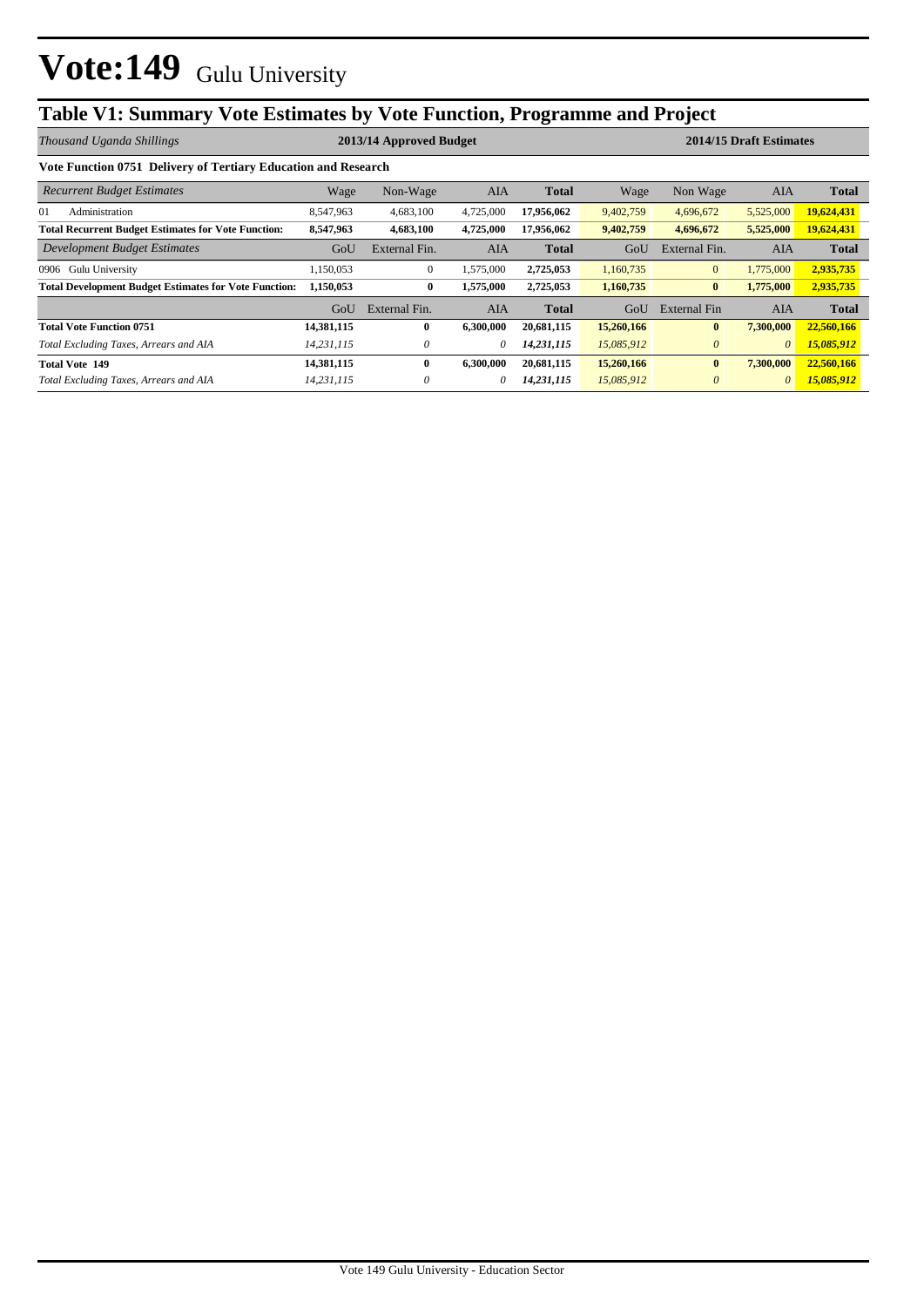## **Table V2: Summary Vote Estimates by Item**

| GoU External Fin.<br>AIA<br>GoU External Fin.<br>AIA<br><b>Total</b><br><b>Total</b><br>11,693,612<br>5,118,570<br><b>Employees, Goods and Services (Outputs Provided)</b><br>0<br>4,318,570<br>16,012,183<br>12,548,409<br>$\boldsymbol{\theta}$<br>17,666,979<br>211101 General Staff Salaries<br>6,876,670<br>$\boldsymbol{0}$<br>498,986<br>7,293,729<br>$\mathbf{0}$<br>481,135<br>7,774,864<br>7,375,657<br>1,671,292<br>$\boldsymbol{0}$<br>2,109,030<br>$\mathbf{0}$<br>139,123<br>2,248,154<br>211102 Contract Staff Salaries (Incl. Casuals, Temporary)<br>121,273<br>1,792,565<br>1,863,092<br>$\boldsymbol{0}$<br>984,578<br>2,847,670<br>1,777,214<br>$\mathbf{0}$<br>3,142,815<br>211103 Allowances<br>1,365,601<br>212101 Social Security Contributions<br>854,796<br>$\boldsymbol{0}$<br>62,026<br>916,822<br>940,276<br>$\bf{0}$<br>62,026<br>1,002,302<br>10,001<br>$\boldsymbol{0}$<br>86,500<br>96,501<br>10,001<br>$\bf{0}$<br>106,500<br>116,501<br>213001 Medical expenses (To employees)<br>$\boldsymbol{0}$<br>$\boldsymbol{0}$<br>27,000<br>27,000<br>$\mathbf{0}$<br>$\bf{0}$<br>27,000<br>27,000<br>213002 Incapacity, death benefits and funeral expenses<br>$\boldsymbol{0}$<br>2,500<br>$\overline{0}$<br>200<br>2,500<br>200<br>213003 Retrenchment costs<br>2,700<br>2,700<br>$\mathbf{0}$<br>2,500<br>$\boldsymbol{0}$<br>94,811<br>97,311<br>114,811<br>117,311<br>221001 Advertising and Public Relations<br>2,500<br>$\mathbf{0}$<br>7,501<br>$\boldsymbol{0}$<br>144,937<br>144,937<br>152,438<br>221002 Workshops and Seminars<br>152,438<br>7,501<br>$\mathbf{0}$<br>221003 Staff Training<br>25,502<br>$\boldsymbol{0}$<br>94,350<br>25,502<br>94,350<br>119,852<br>119,852<br>37,301<br>221004 Recruitment Expenses<br>10,501<br>$\boldsymbol{0}$<br>26,800<br>37,301<br>10,501<br>$\mathbf{0}$<br>26,800<br>$\boldsymbol{0}$<br>$\boldsymbol{0}$<br>30,502<br>126,959<br>157,462<br>30,502<br>126,959<br>157,462<br>221006 Commissions and related charges<br>$\boldsymbol{0}$<br>197,811<br>19,923<br>$\bf{0}$<br>217,811<br>221007 Books, Periodicals & Newspapers<br>19,923<br>217,733<br>237,733<br>$\boldsymbol{0}$<br>$\bf{0}$<br>189,052<br>221008 Computer supplies and Information Technology (IT)<br>30,502<br>108,550<br>139,052<br>30,502<br>158,550<br>10,501<br>$\boldsymbol{0}$<br>106,933<br>10,501<br>$\mathbf{0}$<br>106,933<br>117,433<br>221009 Welfare and Entertainment<br>117,433<br>$\boldsymbol{0}$<br>$\mathbf{0}$<br>221011 Printing, Stationery, Photocopying and Binding<br>20,903<br>121,223<br>142,126<br>20,903<br>121,223<br>142,126<br>2,100<br>$\boldsymbol{0}$<br>39,500<br>$\mathbf{0}$<br>39,500<br>221012 Small Office Equipment<br>41,600<br>2,100<br>41,600<br>$\boldsymbol{0}$<br>$\mathbf{0}$<br>24,000<br>39,001<br>221014 Bank Charges and other Bank related costs<br>15,001<br>24,000<br>39,001<br>15,001<br>$\mathbf{0}$<br>9,509<br>5,000<br>$\boldsymbol{0}$<br>4,508<br>9,509<br>5,000<br>4,508<br>221015 Financial and related costs (e.g. shortages, pilferages<br>$\boldsymbol{0}$<br>500<br>$\mathbf{0}$<br>500<br>221016 IFMS Recurrent costs<br>1<br>501<br>$\mathbf{1}$<br>501<br>$\mathbf{0}$<br>3,001<br>$\boldsymbol{0}$<br>15,137<br>3,001<br>12,136<br>15,137<br>221017 Subscriptions<br>12,136<br>$\mathbf{0}$<br>$\boldsymbol{0}$<br>97,720<br>97,720<br>$\mathbf{0}$<br>$\mathbf{0}$<br>97,720<br>97,720<br>222001 Telecommunications<br>4,500<br>$\bf{0}$<br>222002 Postage and Courier<br>$\boldsymbol{0}$<br>14,630<br>4,500<br>14,630<br>19,130<br>19,130<br>5,000<br>$\boldsymbol{0}$<br>4,808<br>$\bf{0}$<br>4,808<br>223001 Property Expenses<br>9,808<br>5,000<br>9,808<br>5,000<br>223002 Rates<br>5,000<br>5,000<br>5,000<br>$\boldsymbol{0}$<br>$\mathbf{0}$<br>$\boldsymbol{0}$<br>20,001<br>$\overline{0}$<br>94,200<br>114,201<br>223003 Rent – (Produced Assets) to private entities<br>114,201<br>20,001<br>94,200<br>5,000<br>$\boldsymbol{0}$<br>19,540<br>$\mathbf{0}$<br>29,540<br>223004 Guard and Security services<br>24,540<br>5,000<br>34,540<br>$\mathbf{0}$<br>$\boldsymbol{0}$<br>58,350<br>15,001<br>58,350<br>73,351<br>223005 Electricity<br>15,001<br>73,351<br>$\mathbf{0}$<br>223006 Water<br>8,801<br>$\boldsymbol{0}$<br>30,500<br>39,301<br>8,801<br>30,500<br>39,301<br>$\boldsymbol{0}$<br>5,000<br>$\boldsymbol{0}$<br>23,217<br>5,000<br>23,217<br>223007 Other Utilities- (fuel, gas, firewood, charcoal)<br>28,217<br>28,217<br>23,906<br>$\boldsymbol{0}$<br>253,270<br>277,176<br>$\mathbf{0}$<br>$\bf{0}$<br>224002 General Supply of Goods and Services<br>$\overline{\mathbf{0}}$<br>$\boldsymbol{0}$<br>$\boldsymbol{0}$<br>22,372<br>$\bf{0}$<br>274,619<br>224004 Cleaning and Sanitation<br>$\bf{0}$<br>252,247<br>15,001<br>15,001<br>$\bf{0}$<br>15,000<br>225001 Consultancy Services- Short term<br>$\boldsymbol{0}$<br>5,000<br>30,001<br>20,001<br>10,001<br>$\bf{0}$<br>26,892<br>226001 Insurances<br>$\boldsymbol{0}$<br>26,892<br>36,893<br>10,001<br>36,893<br>$\boldsymbol{0}$<br>$\boldsymbol{0}$<br>10,324<br>226002 Licenses<br>5,000<br>5,324<br>10,324<br>5,000<br>5,324<br>$\mathbf{0}$<br>237,330<br>4,750<br>$\boldsymbol{0}$<br>162,579<br>4,750<br>232,579<br>227001 Travel inland<br>167,330<br>227002 Travel abroad<br>10,251<br>$\boldsymbol{0}$<br>151,561<br>10,251<br>$\bf{0}$<br>161,812<br>251,561<br>261,812<br>31,989<br>$\boldsymbol{0}$<br>31,989<br>6,500<br>$\boldsymbol{0}$<br>25,488<br>6,500<br>25,488<br>227003 Carriage, Haulage, Freight and transport hire<br>227004 Fuel, Lubricants and Oils<br>22,602<br>$\boldsymbol{0}$<br>209,613<br>232,215<br>24,534<br>$\mathbf{0}$<br>289,613<br>314,147<br>$\boldsymbol{0}$<br>10,001<br>$\boldsymbol{0}$<br>73,396<br>83,397<br>10,001<br>73,396<br>83,397<br>228001 Maintenance - Civil<br>30,002<br>$\boldsymbol{0}$<br>108,060<br>30,002<br>$\bf{0}$<br>148,060<br>228002 Maintenance - Vehicles<br>138,062<br>178,062<br>5,000<br>40,238<br>45,238<br>5,000<br>$\bf{0}$<br>40,238<br>45,238<br>228003 Maintenance – Machinery, Equipment & Furniture<br>$\boldsymbol{0}$<br>228004 Maintenance - Other<br>5,000<br>11,800<br>16,800<br>$\bf{0}$<br>11,800<br>16,800<br>$\boldsymbol{0}$<br>5,000<br>500<br>0<br>500<br>$\bf{0}$<br>273102 Incapacity, death benefits and funeral expenses<br>500<br>500<br>2,501<br>$\mathbf{0}$<br>50<br>$\boldsymbol{0}$<br>2,551<br>282101 Donations<br>2,551<br>2,501<br>50<br>282102 Fines and Penalties/ Court wards<br>500<br>$\mathbf{0}$<br>500<br>500<br>$\boldsymbol{0}$<br>500 |
|----------------------------------------------------------------------------------------------------------------------------------------------------------------------------------------------------------------------------------------------------------------------------------------------------------------------------------------------------------------------------------------------------------------------------------------------------------------------------------------------------------------------------------------------------------------------------------------------------------------------------------------------------------------------------------------------------------------------------------------------------------------------------------------------------------------------------------------------------------------------------------------------------------------------------------------------------------------------------------------------------------------------------------------------------------------------------------------------------------------------------------------------------------------------------------------------------------------------------------------------------------------------------------------------------------------------------------------------------------------------------------------------------------------------------------------------------------------------------------------------------------------------------------------------------------------------------------------------------------------------------------------------------------------------------------------------------------------------------------------------------------------------------------------------------------------------------------------------------------------------------------------------------------------------------------------------------------------------------------------------------------------------------------------------------------------------------------------------------------------------------------------------------------------------------------------------------------------------------------------------------------------------------------------------------------------------------------------------------------------------------------------------------------------------------------------------------------------------------------------------------------------------------------------------------------------------------------------------------------------------------------------------------------------------------------------------------------------------------------------------------------------------------------------------------------------------------------------------------------------------------------------------------------------------------------------------------------------------------------------------------------------------------------------------------------------------------------------------------------------------------------------------------------------------------------------------------------------------------------------------------------------------------------------------------------------------------------------------------------------------------------------------------------------------------------------------------------------------------------------------------------------------------------------------------------------------------------------------------------------------------------------------------------------------------------------------------------------------------------------------------------------------------------------------------------------------------------------------------------------------------------------------------------------------------------------------------------------------------------------------------------------------------------------------------------------------------------------------------------------------------------------------------------------------------------------------------------------------------------------------------------------------------------------------------------------------------------------------------------------------------------------------------------------------------------------------------------------------------------------------------------------------------------------------------------------------------------------------------------------------------------------------------------------------------------------------------------------------------------------------------------------------------------------------------------------------------------------------------------------------------------------------------------------------------------------------------------------------------------------------------------------------------------------------------------------------------------------------------------------------------------------------------------------------------------------------------------------------------------------------------------------------------------------------------------------------------------------------------------------------------------------------------------------------------------------------------------------------------------------------------------------------------------------------------------------------------------------------------------------------------------------------------------------------------------------------------------------------------------------------------------------------------------------------------------------------------------------------------------------------------------------------------------------------------------------------------------------------------------------------------------------------------------------------------------------------------------------------------------------------------------------------------------------------------------------------------------------------------------------------------------------------------------------------------------------------------------------------------------------------------------------------------------------------------------------------------------------------------------------------------------------------------------------------------------------------------------------|
|                                                                                                                                                                                                                                                                                                                                                                                                                                                                                                                                                                                                                                                                                                                                                                                                                                                                                                                                                                                                                                                                                                                                                                                                                                                                                                                                                                                                                                                                                                                                                                                                                                                                                                                                                                                                                                                                                                                                                                                                                                                                                                                                                                                                                                                                                                                                                                                                                                                                                                                                                                                                                                                                                                                                                                                                                                                                                                                                                                                                                                                                                                                                                                                                                                                                                                                                                                                                                                                                                                                                                                                                                                                                                                                                                                                                                                                                                                                                                                                                                                                                                                                                                                                                                                                                                                                                                                                                                                                                                                                                                                                                                                                                                                                                                                                                                                                                                                                                                                                                                                                                                                                                                                                                                                                                                                                                                                                                                                                                                                                                                                                                                                                                                                                                                                                                                                                                                                                                                                                                                                                                                                                                                                                                                                                                                                                                                                                                                                                                                                                                                                                        |
|                                                                                                                                                                                                                                                                                                                                                                                                                                                                                                                                                                                                                                                                                                                                                                                                                                                                                                                                                                                                                                                                                                                                                                                                                                                                                                                                                                                                                                                                                                                                                                                                                                                                                                                                                                                                                                                                                                                                                                                                                                                                                                                                                                                                                                                                                                                                                                                                                                                                                                                                                                                                                                                                                                                                                                                                                                                                                                                                                                                                                                                                                                                                                                                                                                                                                                                                                                                                                                                                                                                                                                                                                                                                                                                                                                                                                                                                                                                                                                                                                                                                                                                                                                                                                                                                                                                                                                                                                                                                                                                                                                                                                                                                                                                                                                                                                                                                                                                                                                                                                                                                                                                                                                                                                                                                                                                                                                                                                                                                                                                                                                                                                                                                                                                                                                                                                                                                                                                                                                                                                                                                                                                                                                                                                                                                                                                                                                                                                                                                                                                                                                                        |
|                                                                                                                                                                                                                                                                                                                                                                                                                                                                                                                                                                                                                                                                                                                                                                                                                                                                                                                                                                                                                                                                                                                                                                                                                                                                                                                                                                                                                                                                                                                                                                                                                                                                                                                                                                                                                                                                                                                                                                                                                                                                                                                                                                                                                                                                                                                                                                                                                                                                                                                                                                                                                                                                                                                                                                                                                                                                                                                                                                                                                                                                                                                                                                                                                                                                                                                                                                                                                                                                                                                                                                                                                                                                                                                                                                                                                                                                                                                                                                                                                                                                                                                                                                                                                                                                                                                                                                                                                                                                                                                                                                                                                                                                                                                                                                                                                                                                                                                                                                                                                                                                                                                                                                                                                                                                                                                                                                                                                                                                                                                                                                                                                                                                                                                                                                                                                                                                                                                                                                                                                                                                                                                                                                                                                                                                                                                                                                                                                                                                                                                                                                                        |
|                                                                                                                                                                                                                                                                                                                                                                                                                                                                                                                                                                                                                                                                                                                                                                                                                                                                                                                                                                                                                                                                                                                                                                                                                                                                                                                                                                                                                                                                                                                                                                                                                                                                                                                                                                                                                                                                                                                                                                                                                                                                                                                                                                                                                                                                                                                                                                                                                                                                                                                                                                                                                                                                                                                                                                                                                                                                                                                                                                                                                                                                                                                                                                                                                                                                                                                                                                                                                                                                                                                                                                                                                                                                                                                                                                                                                                                                                                                                                                                                                                                                                                                                                                                                                                                                                                                                                                                                                                                                                                                                                                                                                                                                                                                                                                                                                                                                                                                                                                                                                                                                                                                                                                                                                                                                                                                                                                                                                                                                                                                                                                                                                                                                                                                                                                                                                                                                                                                                                                                                                                                                                                                                                                                                                                                                                                                                                                                                                                                                                                                                                                                        |
|                                                                                                                                                                                                                                                                                                                                                                                                                                                                                                                                                                                                                                                                                                                                                                                                                                                                                                                                                                                                                                                                                                                                                                                                                                                                                                                                                                                                                                                                                                                                                                                                                                                                                                                                                                                                                                                                                                                                                                                                                                                                                                                                                                                                                                                                                                                                                                                                                                                                                                                                                                                                                                                                                                                                                                                                                                                                                                                                                                                                                                                                                                                                                                                                                                                                                                                                                                                                                                                                                                                                                                                                                                                                                                                                                                                                                                                                                                                                                                                                                                                                                                                                                                                                                                                                                                                                                                                                                                                                                                                                                                                                                                                                                                                                                                                                                                                                                                                                                                                                                                                                                                                                                                                                                                                                                                                                                                                                                                                                                                                                                                                                                                                                                                                                                                                                                                                                                                                                                                                                                                                                                                                                                                                                                                                                                                                                                                                                                                                                                                                                                                                        |
|                                                                                                                                                                                                                                                                                                                                                                                                                                                                                                                                                                                                                                                                                                                                                                                                                                                                                                                                                                                                                                                                                                                                                                                                                                                                                                                                                                                                                                                                                                                                                                                                                                                                                                                                                                                                                                                                                                                                                                                                                                                                                                                                                                                                                                                                                                                                                                                                                                                                                                                                                                                                                                                                                                                                                                                                                                                                                                                                                                                                                                                                                                                                                                                                                                                                                                                                                                                                                                                                                                                                                                                                                                                                                                                                                                                                                                                                                                                                                                                                                                                                                                                                                                                                                                                                                                                                                                                                                                                                                                                                                                                                                                                                                                                                                                                                                                                                                                                                                                                                                                                                                                                                                                                                                                                                                                                                                                                                                                                                                                                                                                                                                                                                                                                                                                                                                                                                                                                                                                                                                                                                                                                                                                                                                                                                                                                                                                                                                                                                                                                                                                                        |
|                                                                                                                                                                                                                                                                                                                                                                                                                                                                                                                                                                                                                                                                                                                                                                                                                                                                                                                                                                                                                                                                                                                                                                                                                                                                                                                                                                                                                                                                                                                                                                                                                                                                                                                                                                                                                                                                                                                                                                                                                                                                                                                                                                                                                                                                                                                                                                                                                                                                                                                                                                                                                                                                                                                                                                                                                                                                                                                                                                                                                                                                                                                                                                                                                                                                                                                                                                                                                                                                                                                                                                                                                                                                                                                                                                                                                                                                                                                                                                                                                                                                                                                                                                                                                                                                                                                                                                                                                                                                                                                                                                                                                                                                                                                                                                                                                                                                                                                                                                                                                                                                                                                                                                                                                                                                                                                                                                                                                                                                                                                                                                                                                                                                                                                                                                                                                                                                                                                                                                                                                                                                                                                                                                                                                                                                                                                                                                                                                                                                                                                                                                                        |
|                                                                                                                                                                                                                                                                                                                                                                                                                                                                                                                                                                                                                                                                                                                                                                                                                                                                                                                                                                                                                                                                                                                                                                                                                                                                                                                                                                                                                                                                                                                                                                                                                                                                                                                                                                                                                                                                                                                                                                                                                                                                                                                                                                                                                                                                                                                                                                                                                                                                                                                                                                                                                                                                                                                                                                                                                                                                                                                                                                                                                                                                                                                                                                                                                                                                                                                                                                                                                                                                                                                                                                                                                                                                                                                                                                                                                                                                                                                                                                                                                                                                                                                                                                                                                                                                                                                                                                                                                                                                                                                                                                                                                                                                                                                                                                                                                                                                                                                                                                                                                                                                                                                                                                                                                                                                                                                                                                                                                                                                                                                                                                                                                                                                                                                                                                                                                                                                                                                                                                                                                                                                                                                                                                                                                                                                                                                                                                                                                                                                                                                                                                                        |
|                                                                                                                                                                                                                                                                                                                                                                                                                                                                                                                                                                                                                                                                                                                                                                                                                                                                                                                                                                                                                                                                                                                                                                                                                                                                                                                                                                                                                                                                                                                                                                                                                                                                                                                                                                                                                                                                                                                                                                                                                                                                                                                                                                                                                                                                                                                                                                                                                                                                                                                                                                                                                                                                                                                                                                                                                                                                                                                                                                                                                                                                                                                                                                                                                                                                                                                                                                                                                                                                                                                                                                                                                                                                                                                                                                                                                                                                                                                                                                                                                                                                                                                                                                                                                                                                                                                                                                                                                                                                                                                                                                                                                                                                                                                                                                                                                                                                                                                                                                                                                                                                                                                                                                                                                                                                                                                                                                                                                                                                                                                                                                                                                                                                                                                                                                                                                                                                                                                                                                                                                                                                                                                                                                                                                                                                                                                                                                                                                                                                                                                                                                                        |
|                                                                                                                                                                                                                                                                                                                                                                                                                                                                                                                                                                                                                                                                                                                                                                                                                                                                                                                                                                                                                                                                                                                                                                                                                                                                                                                                                                                                                                                                                                                                                                                                                                                                                                                                                                                                                                                                                                                                                                                                                                                                                                                                                                                                                                                                                                                                                                                                                                                                                                                                                                                                                                                                                                                                                                                                                                                                                                                                                                                                                                                                                                                                                                                                                                                                                                                                                                                                                                                                                                                                                                                                                                                                                                                                                                                                                                                                                                                                                                                                                                                                                                                                                                                                                                                                                                                                                                                                                                                                                                                                                                                                                                                                                                                                                                                                                                                                                                                                                                                                                                                                                                                                                                                                                                                                                                                                                                                                                                                                                                                                                                                                                                                                                                                                                                                                                                                                                                                                                                                                                                                                                                                                                                                                                                                                                                                                                                                                                                                                                                                                                                                        |
|                                                                                                                                                                                                                                                                                                                                                                                                                                                                                                                                                                                                                                                                                                                                                                                                                                                                                                                                                                                                                                                                                                                                                                                                                                                                                                                                                                                                                                                                                                                                                                                                                                                                                                                                                                                                                                                                                                                                                                                                                                                                                                                                                                                                                                                                                                                                                                                                                                                                                                                                                                                                                                                                                                                                                                                                                                                                                                                                                                                                                                                                                                                                                                                                                                                                                                                                                                                                                                                                                                                                                                                                                                                                                                                                                                                                                                                                                                                                                                                                                                                                                                                                                                                                                                                                                                                                                                                                                                                                                                                                                                                                                                                                                                                                                                                                                                                                                                                                                                                                                                                                                                                                                                                                                                                                                                                                                                                                                                                                                                                                                                                                                                                                                                                                                                                                                                                                                                                                                                                                                                                                                                                                                                                                                                                                                                                                                                                                                                                                                                                                                                                        |
|                                                                                                                                                                                                                                                                                                                                                                                                                                                                                                                                                                                                                                                                                                                                                                                                                                                                                                                                                                                                                                                                                                                                                                                                                                                                                                                                                                                                                                                                                                                                                                                                                                                                                                                                                                                                                                                                                                                                                                                                                                                                                                                                                                                                                                                                                                                                                                                                                                                                                                                                                                                                                                                                                                                                                                                                                                                                                                                                                                                                                                                                                                                                                                                                                                                                                                                                                                                                                                                                                                                                                                                                                                                                                                                                                                                                                                                                                                                                                                                                                                                                                                                                                                                                                                                                                                                                                                                                                                                                                                                                                                                                                                                                                                                                                                                                                                                                                                                                                                                                                                                                                                                                                                                                                                                                                                                                                                                                                                                                                                                                                                                                                                                                                                                                                                                                                                                                                                                                                                                                                                                                                                                                                                                                                                                                                                                                                                                                                                                                                                                                                                                        |
|                                                                                                                                                                                                                                                                                                                                                                                                                                                                                                                                                                                                                                                                                                                                                                                                                                                                                                                                                                                                                                                                                                                                                                                                                                                                                                                                                                                                                                                                                                                                                                                                                                                                                                                                                                                                                                                                                                                                                                                                                                                                                                                                                                                                                                                                                                                                                                                                                                                                                                                                                                                                                                                                                                                                                                                                                                                                                                                                                                                                                                                                                                                                                                                                                                                                                                                                                                                                                                                                                                                                                                                                                                                                                                                                                                                                                                                                                                                                                                                                                                                                                                                                                                                                                                                                                                                                                                                                                                                                                                                                                                                                                                                                                                                                                                                                                                                                                                                                                                                                                                                                                                                                                                                                                                                                                                                                                                                                                                                                                                                                                                                                                                                                                                                                                                                                                                                                                                                                                                                                                                                                                                                                                                                                                                                                                                                                                                                                                                                                                                                                                                                        |
|                                                                                                                                                                                                                                                                                                                                                                                                                                                                                                                                                                                                                                                                                                                                                                                                                                                                                                                                                                                                                                                                                                                                                                                                                                                                                                                                                                                                                                                                                                                                                                                                                                                                                                                                                                                                                                                                                                                                                                                                                                                                                                                                                                                                                                                                                                                                                                                                                                                                                                                                                                                                                                                                                                                                                                                                                                                                                                                                                                                                                                                                                                                                                                                                                                                                                                                                                                                                                                                                                                                                                                                                                                                                                                                                                                                                                                                                                                                                                                                                                                                                                                                                                                                                                                                                                                                                                                                                                                                                                                                                                                                                                                                                                                                                                                                                                                                                                                                                                                                                                                                                                                                                                                                                                                                                                                                                                                                                                                                                                                                                                                                                                                                                                                                                                                                                                                                                                                                                                                                                                                                                                                                                                                                                                                                                                                                                                                                                                                                                                                                                                                                        |
|                                                                                                                                                                                                                                                                                                                                                                                                                                                                                                                                                                                                                                                                                                                                                                                                                                                                                                                                                                                                                                                                                                                                                                                                                                                                                                                                                                                                                                                                                                                                                                                                                                                                                                                                                                                                                                                                                                                                                                                                                                                                                                                                                                                                                                                                                                                                                                                                                                                                                                                                                                                                                                                                                                                                                                                                                                                                                                                                                                                                                                                                                                                                                                                                                                                                                                                                                                                                                                                                                                                                                                                                                                                                                                                                                                                                                                                                                                                                                                                                                                                                                                                                                                                                                                                                                                                                                                                                                                                                                                                                                                                                                                                                                                                                                                                                                                                                                                                                                                                                                                                                                                                                                                                                                                                                                                                                                                                                                                                                                                                                                                                                                                                                                                                                                                                                                                                                                                                                                                                                                                                                                                                                                                                                                                                                                                                                                                                                                                                                                                                                                                                        |
|                                                                                                                                                                                                                                                                                                                                                                                                                                                                                                                                                                                                                                                                                                                                                                                                                                                                                                                                                                                                                                                                                                                                                                                                                                                                                                                                                                                                                                                                                                                                                                                                                                                                                                                                                                                                                                                                                                                                                                                                                                                                                                                                                                                                                                                                                                                                                                                                                                                                                                                                                                                                                                                                                                                                                                                                                                                                                                                                                                                                                                                                                                                                                                                                                                                                                                                                                                                                                                                                                                                                                                                                                                                                                                                                                                                                                                                                                                                                                                                                                                                                                                                                                                                                                                                                                                                                                                                                                                                                                                                                                                                                                                                                                                                                                                                                                                                                                                                                                                                                                                                                                                                                                                                                                                                                                                                                                                                                                                                                                                                                                                                                                                                                                                                                                                                                                                                                                                                                                                                                                                                                                                                                                                                                                                                                                                                                                                                                                                                                                                                                                                                        |
|                                                                                                                                                                                                                                                                                                                                                                                                                                                                                                                                                                                                                                                                                                                                                                                                                                                                                                                                                                                                                                                                                                                                                                                                                                                                                                                                                                                                                                                                                                                                                                                                                                                                                                                                                                                                                                                                                                                                                                                                                                                                                                                                                                                                                                                                                                                                                                                                                                                                                                                                                                                                                                                                                                                                                                                                                                                                                                                                                                                                                                                                                                                                                                                                                                                                                                                                                                                                                                                                                                                                                                                                                                                                                                                                                                                                                                                                                                                                                                                                                                                                                                                                                                                                                                                                                                                                                                                                                                                                                                                                                                                                                                                                                                                                                                                                                                                                                                                                                                                                                                                                                                                                                                                                                                                                                                                                                                                                                                                                                                                                                                                                                                                                                                                                                                                                                                                                                                                                                                                                                                                                                                                                                                                                                                                                                                                                                                                                                                                                                                                                                                                        |
|                                                                                                                                                                                                                                                                                                                                                                                                                                                                                                                                                                                                                                                                                                                                                                                                                                                                                                                                                                                                                                                                                                                                                                                                                                                                                                                                                                                                                                                                                                                                                                                                                                                                                                                                                                                                                                                                                                                                                                                                                                                                                                                                                                                                                                                                                                                                                                                                                                                                                                                                                                                                                                                                                                                                                                                                                                                                                                                                                                                                                                                                                                                                                                                                                                                                                                                                                                                                                                                                                                                                                                                                                                                                                                                                                                                                                                                                                                                                                                                                                                                                                                                                                                                                                                                                                                                                                                                                                                                                                                                                                                                                                                                                                                                                                                                                                                                                                                                                                                                                                                                                                                                                                                                                                                                                                                                                                                                                                                                                                                                                                                                                                                                                                                                                                                                                                                                                                                                                                                                                                                                                                                                                                                                                                                                                                                                                                                                                                                                                                                                                                                                        |
|                                                                                                                                                                                                                                                                                                                                                                                                                                                                                                                                                                                                                                                                                                                                                                                                                                                                                                                                                                                                                                                                                                                                                                                                                                                                                                                                                                                                                                                                                                                                                                                                                                                                                                                                                                                                                                                                                                                                                                                                                                                                                                                                                                                                                                                                                                                                                                                                                                                                                                                                                                                                                                                                                                                                                                                                                                                                                                                                                                                                                                                                                                                                                                                                                                                                                                                                                                                                                                                                                                                                                                                                                                                                                                                                                                                                                                                                                                                                                                                                                                                                                                                                                                                                                                                                                                                                                                                                                                                                                                                                                                                                                                                                                                                                                                                                                                                                                                                                                                                                                                                                                                                                                                                                                                                                                                                                                                                                                                                                                                                                                                                                                                                                                                                                                                                                                                                                                                                                                                                                                                                                                                                                                                                                                                                                                                                                                                                                                                                                                                                                                                                        |
|                                                                                                                                                                                                                                                                                                                                                                                                                                                                                                                                                                                                                                                                                                                                                                                                                                                                                                                                                                                                                                                                                                                                                                                                                                                                                                                                                                                                                                                                                                                                                                                                                                                                                                                                                                                                                                                                                                                                                                                                                                                                                                                                                                                                                                                                                                                                                                                                                                                                                                                                                                                                                                                                                                                                                                                                                                                                                                                                                                                                                                                                                                                                                                                                                                                                                                                                                                                                                                                                                                                                                                                                                                                                                                                                                                                                                                                                                                                                                                                                                                                                                                                                                                                                                                                                                                                                                                                                                                                                                                                                                                                                                                                                                                                                                                                                                                                                                                                                                                                                                                                                                                                                                                                                                                                                                                                                                                                                                                                                                                                                                                                                                                                                                                                                                                                                                                                                                                                                                                                                                                                                                                                                                                                                                                                                                                                                                                                                                                                                                                                                                                                        |
|                                                                                                                                                                                                                                                                                                                                                                                                                                                                                                                                                                                                                                                                                                                                                                                                                                                                                                                                                                                                                                                                                                                                                                                                                                                                                                                                                                                                                                                                                                                                                                                                                                                                                                                                                                                                                                                                                                                                                                                                                                                                                                                                                                                                                                                                                                                                                                                                                                                                                                                                                                                                                                                                                                                                                                                                                                                                                                                                                                                                                                                                                                                                                                                                                                                                                                                                                                                                                                                                                                                                                                                                                                                                                                                                                                                                                                                                                                                                                                                                                                                                                                                                                                                                                                                                                                                                                                                                                                                                                                                                                                                                                                                                                                                                                                                                                                                                                                                                                                                                                                                                                                                                                                                                                                                                                                                                                                                                                                                                                                                                                                                                                                                                                                                                                                                                                                                                                                                                                                                                                                                                                                                                                                                                                                                                                                                                                                                                                                                                                                                                                                                        |
|                                                                                                                                                                                                                                                                                                                                                                                                                                                                                                                                                                                                                                                                                                                                                                                                                                                                                                                                                                                                                                                                                                                                                                                                                                                                                                                                                                                                                                                                                                                                                                                                                                                                                                                                                                                                                                                                                                                                                                                                                                                                                                                                                                                                                                                                                                                                                                                                                                                                                                                                                                                                                                                                                                                                                                                                                                                                                                                                                                                                                                                                                                                                                                                                                                                                                                                                                                                                                                                                                                                                                                                                                                                                                                                                                                                                                                                                                                                                                                                                                                                                                                                                                                                                                                                                                                                                                                                                                                                                                                                                                                                                                                                                                                                                                                                                                                                                                                                                                                                                                                                                                                                                                                                                                                                                                                                                                                                                                                                                                                                                                                                                                                                                                                                                                                                                                                                                                                                                                                                                                                                                                                                                                                                                                                                                                                                                                                                                                                                                                                                                                                                        |
|                                                                                                                                                                                                                                                                                                                                                                                                                                                                                                                                                                                                                                                                                                                                                                                                                                                                                                                                                                                                                                                                                                                                                                                                                                                                                                                                                                                                                                                                                                                                                                                                                                                                                                                                                                                                                                                                                                                                                                                                                                                                                                                                                                                                                                                                                                                                                                                                                                                                                                                                                                                                                                                                                                                                                                                                                                                                                                                                                                                                                                                                                                                                                                                                                                                                                                                                                                                                                                                                                                                                                                                                                                                                                                                                                                                                                                                                                                                                                                                                                                                                                                                                                                                                                                                                                                                                                                                                                                                                                                                                                                                                                                                                                                                                                                                                                                                                                                                                                                                                                                                                                                                                                                                                                                                                                                                                                                                                                                                                                                                                                                                                                                                                                                                                                                                                                                                                                                                                                                                                                                                                                                                                                                                                                                                                                                                                                                                                                                                                                                                                                                                        |
|                                                                                                                                                                                                                                                                                                                                                                                                                                                                                                                                                                                                                                                                                                                                                                                                                                                                                                                                                                                                                                                                                                                                                                                                                                                                                                                                                                                                                                                                                                                                                                                                                                                                                                                                                                                                                                                                                                                                                                                                                                                                                                                                                                                                                                                                                                                                                                                                                                                                                                                                                                                                                                                                                                                                                                                                                                                                                                                                                                                                                                                                                                                                                                                                                                                                                                                                                                                                                                                                                                                                                                                                                                                                                                                                                                                                                                                                                                                                                                                                                                                                                                                                                                                                                                                                                                                                                                                                                                                                                                                                                                                                                                                                                                                                                                                                                                                                                                                                                                                                                                                                                                                                                                                                                                                                                                                                                                                                                                                                                                                                                                                                                                                                                                                                                                                                                                                                                                                                                                                                                                                                                                                                                                                                                                                                                                                                                                                                                                                                                                                                                                                        |
|                                                                                                                                                                                                                                                                                                                                                                                                                                                                                                                                                                                                                                                                                                                                                                                                                                                                                                                                                                                                                                                                                                                                                                                                                                                                                                                                                                                                                                                                                                                                                                                                                                                                                                                                                                                                                                                                                                                                                                                                                                                                                                                                                                                                                                                                                                                                                                                                                                                                                                                                                                                                                                                                                                                                                                                                                                                                                                                                                                                                                                                                                                                                                                                                                                                                                                                                                                                                                                                                                                                                                                                                                                                                                                                                                                                                                                                                                                                                                                                                                                                                                                                                                                                                                                                                                                                                                                                                                                                                                                                                                                                                                                                                                                                                                                                                                                                                                                                                                                                                                                                                                                                                                                                                                                                                                                                                                                                                                                                                                                                                                                                                                                                                                                                                                                                                                                                                                                                                                                                                                                                                                                                                                                                                                                                                                                                                                                                                                                                                                                                                                                                        |
|                                                                                                                                                                                                                                                                                                                                                                                                                                                                                                                                                                                                                                                                                                                                                                                                                                                                                                                                                                                                                                                                                                                                                                                                                                                                                                                                                                                                                                                                                                                                                                                                                                                                                                                                                                                                                                                                                                                                                                                                                                                                                                                                                                                                                                                                                                                                                                                                                                                                                                                                                                                                                                                                                                                                                                                                                                                                                                                                                                                                                                                                                                                                                                                                                                                                                                                                                                                                                                                                                                                                                                                                                                                                                                                                                                                                                                                                                                                                                                                                                                                                                                                                                                                                                                                                                                                                                                                                                                                                                                                                                                                                                                                                                                                                                                                                                                                                                                                                                                                                                                                                                                                                                                                                                                                                                                                                                                                                                                                                                                                                                                                                                                                                                                                                                                                                                                                                                                                                                                                                                                                                                                                                                                                                                                                                                                                                                                                                                                                                                                                                                                                        |
|                                                                                                                                                                                                                                                                                                                                                                                                                                                                                                                                                                                                                                                                                                                                                                                                                                                                                                                                                                                                                                                                                                                                                                                                                                                                                                                                                                                                                                                                                                                                                                                                                                                                                                                                                                                                                                                                                                                                                                                                                                                                                                                                                                                                                                                                                                                                                                                                                                                                                                                                                                                                                                                                                                                                                                                                                                                                                                                                                                                                                                                                                                                                                                                                                                                                                                                                                                                                                                                                                                                                                                                                                                                                                                                                                                                                                                                                                                                                                                                                                                                                                                                                                                                                                                                                                                                                                                                                                                                                                                                                                                                                                                                                                                                                                                                                                                                                                                                                                                                                                                                                                                                                                                                                                                                                                                                                                                                                                                                                                                                                                                                                                                                                                                                                                                                                                                                                                                                                                                                                                                                                                                                                                                                                                                                                                                                                                                                                                                                                                                                                                                                        |
|                                                                                                                                                                                                                                                                                                                                                                                                                                                                                                                                                                                                                                                                                                                                                                                                                                                                                                                                                                                                                                                                                                                                                                                                                                                                                                                                                                                                                                                                                                                                                                                                                                                                                                                                                                                                                                                                                                                                                                                                                                                                                                                                                                                                                                                                                                                                                                                                                                                                                                                                                                                                                                                                                                                                                                                                                                                                                                                                                                                                                                                                                                                                                                                                                                                                                                                                                                                                                                                                                                                                                                                                                                                                                                                                                                                                                                                                                                                                                                                                                                                                                                                                                                                                                                                                                                                                                                                                                                                                                                                                                                                                                                                                                                                                                                                                                                                                                                                                                                                                                                                                                                                                                                                                                                                                                                                                                                                                                                                                                                                                                                                                                                                                                                                                                                                                                                                                                                                                                                                                                                                                                                                                                                                                                                                                                                                                                                                                                                                                                                                                                                                        |
|                                                                                                                                                                                                                                                                                                                                                                                                                                                                                                                                                                                                                                                                                                                                                                                                                                                                                                                                                                                                                                                                                                                                                                                                                                                                                                                                                                                                                                                                                                                                                                                                                                                                                                                                                                                                                                                                                                                                                                                                                                                                                                                                                                                                                                                                                                                                                                                                                                                                                                                                                                                                                                                                                                                                                                                                                                                                                                                                                                                                                                                                                                                                                                                                                                                                                                                                                                                                                                                                                                                                                                                                                                                                                                                                                                                                                                                                                                                                                                                                                                                                                                                                                                                                                                                                                                                                                                                                                                                                                                                                                                                                                                                                                                                                                                                                                                                                                                                                                                                                                                                                                                                                                                                                                                                                                                                                                                                                                                                                                                                                                                                                                                                                                                                                                                                                                                                                                                                                                                                                                                                                                                                                                                                                                                                                                                                                                                                                                                                                                                                                                                                        |
|                                                                                                                                                                                                                                                                                                                                                                                                                                                                                                                                                                                                                                                                                                                                                                                                                                                                                                                                                                                                                                                                                                                                                                                                                                                                                                                                                                                                                                                                                                                                                                                                                                                                                                                                                                                                                                                                                                                                                                                                                                                                                                                                                                                                                                                                                                                                                                                                                                                                                                                                                                                                                                                                                                                                                                                                                                                                                                                                                                                                                                                                                                                                                                                                                                                                                                                                                                                                                                                                                                                                                                                                                                                                                                                                                                                                                                                                                                                                                                                                                                                                                                                                                                                                                                                                                                                                                                                                                                                                                                                                                                                                                                                                                                                                                                                                                                                                                                                                                                                                                                                                                                                                                                                                                                                                                                                                                                                                                                                                                                                                                                                                                                                                                                                                                                                                                                                                                                                                                                                                                                                                                                                                                                                                                                                                                                                                                                                                                                                                                                                                                                                        |
|                                                                                                                                                                                                                                                                                                                                                                                                                                                                                                                                                                                                                                                                                                                                                                                                                                                                                                                                                                                                                                                                                                                                                                                                                                                                                                                                                                                                                                                                                                                                                                                                                                                                                                                                                                                                                                                                                                                                                                                                                                                                                                                                                                                                                                                                                                                                                                                                                                                                                                                                                                                                                                                                                                                                                                                                                                                                                                                                                                                                                                                                                                                                                                                                                                                                                                                                                                                                                                                                                                                                                                                                                                                                                                                                                                                                                                                                                                                                                                                                                                                                                                                                                                                                                                                                                                                                                                                                                                                                                                                                                                                                                                                                                                                                                                                                                                                                                                                                                                                                                                                                                                                                                                                                                                                                                                                                                                                                                                                                                                                                                                                                                                                                                                                                                                                                                                                                                                                                                                                                                                                                                                                                                                                                                                                                                                                                                                                                                                                                                                                                                                                        |
|                                                                                                                                                                                                                                                                                                                                                                                                                                                                                                                                                                                                                                                                                                                                                                                                                                                                                                                                                                                                                                                                                                                                                                                                                                                                                                                                                                                                                                                                                                                                                                                                                                                                                                                                                                                                                                                                                                                                                                                                                                                                                                                                                                                                                                                                                                                                                                                                                                                                                                                                                                                                                                                                                                                                                                                                                                                                                                                                                                                                                                                                                                                                                                                                                                                                                                                                                                                                                                                                                                                                                                                                                                                                                                                                                                                                                                                                                                                                                                                                                                                                                                                                                                                                                                                                                                                                                                                                                                                                                                                                                                                                                                                                                                                                                                                                                                                                                                                                                                                                                                                                                                                                                                                                                                                                                                                                                                                                                                                                                                                                                                                                                                                                                                                                                                                                                                                                                                                                                                                                                                                                                                                                                                                                                                                                                                                                                                                                                                                                                                                                                                                        |
|                                                                                                                                                                                                                                                                                                                                                                                                                                                                                                                                                                                                                                                                                                                                                                                                                                                                                                                                                                                                                                                                                                                                                                                                                                                                                                                                                                                                                                                                                                                                                                                                                                                                                                                                                                                                                                                                                                                                                                                                                                                                                                                                                                                                                                                                                                                                                                                                                                                                                                                                                                                                                                                                                                                                                                                                                                                                                                                                                                                                                                                                                                                                                                                                                                                                                                                                                                                                                                                                                                                                                                                                                                                                                                                                                                                                                                                                                                                                                                                                                                                                                                                                                                                                                                                                                                                                                                                                                                                                                                                                                                                                                                                                                                                                                                                                                                                                                                                                                                                                                                                                                                                                                                                                                                                                                                                                                                                                                                                                                                                                                                                                                                                                                                                                                                                                                                                                                                                                                                                                                                                                                                                                                                                                                                                                                                                                                                                                                                                                                                                                                                                        |
|                                                                                                                                                                                                                                                                                                                                                                                                                                                                                                                                                                                                                                                                                                                                                                                                                                                                                                                                                                                                                                                                                                                                                                                                                                                                                                                                                                                                                                                                                                                                                                                                                                                                                                                                                                                                                                                                                                                                                                                                                                                                                                                                                                                                                                                                                                                                                                                                                                                                                                                                                                                                                                                                                                                                                                                                                                                                                                                                                                                                                                                                                                                                                                                                                                                                                                                                                                                                                                                                                                                                                                                                                                                                                                                                                                                                                                                                                                                                                                                                                                                                                                                                                                                                                                                                                                                                                                                                                                                                                                                                                                                                                                                                                                                                                                                                                                                                                                                                                                                                                                                                                                                                                                                                                                                                                                                                                                                                                                                                                                                                                                                                                                                                                                                                                                                                                                                                                                                                                                                                                                                                                                                                                                                                                                                                                                                                                                                                                                                                                                                                                                                        |
|                                                                                                                                                                                                                                                                                                                                                                                                                                                                                                                                                                                                                                                                                                                                                                                                                                                                                                                                                                                                                                                                                                                                                                                                                                                                                                                                                                                                                                                                                                                                                                                                                                                                                                                                                                                                                                                                                                                                                                                                                                                                                                                                                                                                                                                                                                                                                                                                                                                                                                                                                                                                                                                                                                                                                                                                                                                                                                                                                                                                                                                                                                                                                                                                                                                                                                                                                                                                                                                                                                                                                                                                                                                                                                                                                                                                                                                                                                                                                                                                                                                                                                                                                                                                                                                                                                                                                                                                                                                                                                                                                                                                                                                                                                                                                                                                                                                                                                                                                                                                                                                                                                                                                                                                                                                                                                                                                                                                                                                                                                                                                                                                                                                                                                                                                                                                                                                                                                                                                                                                                                                                                                                                                                                                                                                                                                                                                                                                                                                                                                                                                                                        |
|                                                                                                                                                                                                                                                                                                                                                                                                                                                                                                                                                                                                                                                                                                                                                                                                                                                                                                                                                                                                                                                                                                                                                                                                                                                                                                                                                                                                                                                                                                                                                                                                                                                                                                                                                                                                                                                                                                                                                                                                                                                                                                                                                                                                                                                                                                                                                                                                                                                                                                                                                                                                                                                                                                                                                                                                                                                                                                                                                                                                                                                                                                                                                                                                                                                                                                                                                                                                                                                                                                                                                                                                                                                                                                                                                                                                                                                                                                                                                                                                                                                                                                                                                                                                                                                                                                                                                                                                                                                                                                                                                                                                                                                                                                                                                                                                                                                                                                                                                                                                                                                                                                                                                                                                                                                                                                                                                                                                                                                                                                                                                                                                                                                                                                                                                                                                                                                                                                                                                                                                                                                                                                                                                                                                                                                                                                                                                                                                                                                                                                                                                                                        |
|                                                                                                                                                                                                                                                                                                                                                                                                                                                                                                                                                                                                                                                                                                                                                                                                                                                                                                                                                                                                                                                                                                                                                                                                                                                                                                                                                                                                                                                                                                                                                                                                                                                                                                                                                                                                                                                                                                                                                                                                                                                                                                                                                                                                                                                                                                                                                                                                                                                                                                                                                                                                                                                                                                                                                                                                                                                                                                                                                                                                                                                                                                                                                                                                                                                                                                                                                                                                                                                                                                                                                                                                                                                                                                                                                                                                                                                                                                                                                                                                                                                                                                                                                                                                                                                                                                                                                                                                                                                                                                                                                                                                                                                                                                                                                                                                                                                                                                                                                                                                                                                                                                                                                                                                                                                                                                                                                                                                                                                                                                                                                                                                                                                                                                                                                                                                                                                                                                                                                                                                                                                                                                                                                                                                                                                                                                                                                                                                                                                                                                                                                                                        |
|                                                                                                                                                                                                                                                                                                                                                                                                                                                                                                                                                                                                                                                                                                                                                                                                                                                                                                                                                                                                                                                                                                                                                                                                                                                                                                                                                                                                                                                                                                                                                                                                                                                                                                                                                                                                                                                                                                                                                                                                                                                                                                                                                                                                                                                                                                                                                                                                                                                                                                                                                                                                                                                                                                                                                                                                                                                                                                                                                                                                                                                                                                                                                                                                                                                                                                                                                                                                                                                                                                                                                                                                                                                                                                                                                                                                                                                                                                                                                                                                                                                                                                                                                                                                                                                                                                                                                                                                                                                                                                                                                                                                                                                                                                                                                                                                                                                                                                                                                                                                                                                                                                                                                                                                                                                                                                                                                                                                                                                                                                                                                                                                                                                                                                                                                                                                                                                                                                                                                                                                                                                                                                                                                                                                                                                                                                                                                                                                                                                                                                                                                                                        |
|                                                                                                                                                                                                                                                                                                                                                                                                                                                                                                                                                                                                                                                                                                                                                                                                                                                                                                                                                                                                                                                                                                                                                                                                                                                                                                                                                                                                                                                                                                                                                                                                                                                                                                                                                                                                                                                                                                                                                                                                                                                                                                                                                                                                                                                                                                                                                                                                                                                                                                                                                                                                                                                                                                                                                                                                                                                                                                                                                                                                                                                                                                                                                                                                                                                                                                                                                                                                                                                                                                                                                                                                                                                                                                                                                                                                                                                                                                                                                                                                                                                                                                                                                                                                                                                                                                                                                                                                                                                                                                                                                                                                                                                                                                                                                                                                                                                                                                                                                                                                                                                                                                                                                                                                                                                                                                                                                                                                                                                                                                                                                                                                                                                                                                                                                                                                                                                                                                                                                                                                                                                                                                                                                                                                                                                                                                                                                                                                                                                                                                                                                                                        |
|                                                                                                                                                                                                                                                                                                                                                                                                                                                                                                                                                                                                                                                                                                                                                                                                                                                                                                                                                                                                                                                                                                                                                                                                                                                                                                                                                                                                                                                                                                                                                                                                                                                                                                                                                                                                                                                                                                                                                                                                                                                                                                                                                                                                                                                                                                                                                                                                                                                                                                                                                                                                                                                                                                                                                                                                                                                                                                                                                                                                                                                                                                                                                                                                                                                                                                                                                                                                                                                                                                                                                                                                                                                                                                                                                                                                                                                                                                                                                                                                                                                                                                                                                                                                                                                                                                                                                                                                                                                                                                                                                                                                                                                                                                                                                                                                                                                                                                                                                                                                                                                                                                                                                                                                                                                                                                                                                                                                                                                                                                                                                                                                                                                                                                                                                                                                                                                                                                                                                                                                                                                                                                                                                                                                                                                                                                                                                                                                                                                                                                                                                                                        |
|                                                                                                                                                                                                                                                                                                                                                                                                                                                                                                                                                                                                                                                                                                                                                                                                                                                                                                                                                                                                                                                                                                                                                                                                                                                                                                                                                                                                                                                                                                                                                                                                                                                                                                                                                                                                                                                                                                                                                                                                                                                                                                                                                                                                                                                                                                                                                                                                                                                                                                                                                                                                                                                                                                                                                                                                                                                                                                                                                                                                                                                                                                                                                                                                                                                                                                                                                                                                                                                                                                                                                                                                                                                                                                                                                                                                                                                                                                                                                                                                                                                                                                                                                                                                                                                                                                                                                                                                                                                                                                                                                                                                                                                                                                                                                                                                                                                                                                                                                                                                                                                                                                                                                                                                                                                                                                                                                                                                                                                                                                                                                                                                                                                                                                                                                                                                                                                                                                                                                                                                                                                                                                                                                                                                                                                                                                                                                                                                                                                                                                                                                                                        |
|                                                                                                                                                                                                                                                                                                                                                                                                                                                                                                                                                                                                                                                                                                                                                                                                                                                                                                                                                                                                                                                                                                                                                                                                                                                                                                                                                                                                                                                                                                                                                                                                                                                                                                                                                                                                                                                                                                                                                                                                                                                                                                                                                                                                                                                                                                                                                                                                                                                                                                                                                                                                                                                                                                                                                                                                                                                                                                                                                                                                                                                                                                                                                                                                                                                                                                                                                                                                                                                                                                                                                                                                                                                                                                                                                                                                                                                                                                                                                                                                                                                                                                                                                                                                                                                                                                                                                                                                                                                                                                                                                                                                                                                                                                                                                                                                                                                                                                                                                                                                                                                                                                                                                                                                                                                                                                                                                                                                                                                                                                                                                                                                                                                                                                                                                                                                                                                                                                                                                                                                                                                                                                                                                                                                                                                                                                                                                                                                                                                                                                                                                                                        |
|                                                                                                                                                                                                                                                                                                                                                                                                                                                                                                                                                                                                                                                                                                                                                                                                                                                                                                                                                                                                                                                                                                                                                                                                                                                                                                                                                                                                                                                                                                                                                                                                                                                                                                                                                                                                                                                                                                                                                                                                                                                                                                                                                                                                                                                                                                                                                                                                                                                                                                                                                                                                                                                                                                                                                                                                                                                                                                                                                                                                                                                                                                                                                                                                                                                                                                                                                                                                                                                                                                                                                                                                                                                                                                                                                                                                                                                                                                                                                                                                                                                                                                                                                                                                                                                                                                                                                                                                                                                                                                                                                                                                                                                                                                                                                                                                                                                                                                                                                                                                                                                                                                                                                                                                                                                                                                                                                                                                                                                                                                                                                                                                                                                                                                                                                                                                                                                                                                                                                                                                                                                                                                                                                                                                                                                                                                                                                                                                                                                                                                                                                                                        |
|                                                                                                                                                                                                                                                                                                                                                                                                                                                                                                                                                                                                                                                                                                                                                                                                                                                                                                                                                                                                                                                                                                                                                                                                                                                                                                                                                                                                                                                                                                                                                                                                                                                                                                                                                                                                                                                                                                                                                                                                                                                                                                                                                                                                                                                                                                                                                                                                                                                                                                                                                                                                                                                                                                                                                                                                                                                                                                                                                                                                                                                                                                                                                                                                                                                                                                                                                                                                                                                                                                                                                                                                                                                                                                                                                                                                                                                                                                                                                                                                                                                                                                                                                                                                                                                                                                                                                                                                                                                                                                                                                                                                                                                                                                                                                                                                                                                                                                                                                                                                                                                                                                                                                                                                                                                                                                                                                                                                                                                                                                                                                                                                                                                                                                                                                                                                                                                                                                                                                                                                                                                                                                                                                                                                                                                                                                                                                                                                                                                                                                                                                                                        |
|                                                                                                                                                                                                                                                                                                                                                                                                                                                                                                                                                                                                                                                                                                                                                                                                                                                                                                                                                                                                                                                                                                                                                                                                                                                                                                                                                                                                                                                                                                                                                                                                                                                                                                                                                                                                                                                                                                                                                                                                                                                                                                                                                                                                                                                                                                                                                                                                                                                                                                                                                                                                                                                                                                                                                                                                                                                                                                                                                                                                                                                                                                                                                                                                                                                                                                                                                                                                                                                                                                                                                                                                                                                                                                                                                                                                                                                                                                                                                                                                                                                                                                                                                                                                                                                                                                                                                                                                                                                                                                                                                                                                                                                                                                                                                                                                                                                                                                                                                                                                                                                                                                                                                                                                                                                                                                                                                                                                                                                                                                                                                                                                                                                                                                                                                                                                                                                                                                                                                                                                                                                                                                                                                                                                                                                                                                                                                                                                                                                                                                                                                                                        |
|                                                                                                                                                                                                                                                                                                                                                                                                                                                                                                                                                                                                                                                                                                                                                                                                                                                                                                                                                                                                                                                                                                                                                                                                                                                                                                                                                                                                                                                                                                                                                                                                                                                                                                                                                                                                                                                                                                                                                                                                                                                                                                                                                                                                                                                                                                                                                                                                                                                                                                                                                                                                                                                                                                                                                                                                                                                                                                                                                                                                                                                                                                                                                                                                                                                                                                                                                                                                                                                                                                                                                                                                                                                                                                                                                                                                                                                                                                                                                                                                                                                                                                                                                                                                                                                                                                                                                                                                                                                                                                                                                                                                                                                                                                                                                                                                                                                                                                                                                                                                                                                                                                                                                                                                                                                                                                                                                                                                                                                                                                                                                                                                                                                                                                                                                                                                                                                                                                                                                                                                                                                                                                                                                                                                                                                                                                                                                                                                                                                                                                                                                                                        |
|                                                                                                                                                                                                                                                                                                                                                                                                                                                                                                                                                                                                                                                                                                                                                                                                                                                                                                                                                                                                                                                                                                                                                                                                                                                                                                                                                                                                                                                                                                                                                                                                                                                                                                                                                                                                                                                                                                                                                                                                                                                                                                                                                                                                                                                                                                                                                                                                                                                                                                                                                                                                                                                                                                                                                                                                                                                                                                                                                                                                                                                                                                                                                                                                                                                                                                                                                                                                                                                                                                                                                                                                                                                                                                                                                                                                                                                                                                                                                                                                                                                                                                                                                                                                                                                                                                                                                                                                                                                                                                                                                                                                                                                                                                                                                                                                                                                                                                                                                                                                                                                                                                                                                                                                                                                                                                                                                                                                                                                                                                                                                                                                                                                                                                                                                                                                                                                                                                                                                                                                                                                                                                                                                                                                                                                                                                                                                                                                                                                                                                                                                                                        |
| $\boldsymbol{0}$<br>10,001<br>$\boldsymbol{0}$<br>10,001<br>282103 Scholarships and related costs<br>254<br>10,254<br>254<br>10,254                                                                                                                                                                                                                                                                                                                                                                                                                                                                                                                                                                                                                                                                                                                                                                                                                                                                                                                                                                                                                                                                                                                                                                                                                                                                                                                                                                                                                                                                                                                                                                                                                                                                                                                                                                                                                                                                                                                                                                                                                                                                                                                                                                                                                                                                                                                                                                                                                                                                                                                                                                                                                                                                                                                                                                                                                                                                                                                                                                                                                                                                                                                                                                                                                                                                                                                                                                                                                                                                                                                                                                                                                                                                                                                                                                                                                                                                                                                                                                                                                                                                                                                                                                                                                                                                                                                                                                                                                                                                                                                                                                                                                                                                                                                                                                                                                                                                                                                                                                                                                                                                                                                                                                                                                                                                                                                                                                                                                                                                                                                                                                                                                                                                                                                                                                                                                                                                                                                                                                                                                                                                                                                                                                                                                                                                                                                                                                                                                                                    |
| 282104 Compensation to 3rd Parties<br>2,000<br>$\boldsymbol{0}$<br>15,000<br>17,000<br>2,000<br>$\bf{0}$<br>15,000<br>17,000                                                                                                                                                                                                                                                                                                                                                                                                                                                                                                                                                                                                                                                                                                                                                                                                                                                                                                                                                                                                                                                                                                                                                                                                                                                                                                                                                                                                                                                                                                                                                                                                                                                                                                                                                                                                                                                                                                                                                                                                                                                                                                                                                                                                                                                                                                                                                                                                                                                                                                                                                                                                                                                                                                                                                                                                                                                                                                                                                                                                                                                                                                                                                                                                                                                                                                                                                                                                                                                                                                                                                                                                                                                                                                                                                                                                                                                                                                                                                                                                                                                                                                                                                                                                                                                                                                                                                                                                                                                                                                                                                                                                                                                                                                                                                                                                                                                                                                                                                                                                                                                                                                                                                                                                                                                                                                                                                                                                                                                                                                                                                                                                                                                                                                                                                                                                                                                                                                                                                                                                                                                                                                                                                                                                                                                                                                                                                                                                                                                           |
| 282151 Fines and Penalties - to other govt units<br>$\mathbf{0}$<br>$\boldsymbol{0}$<br>3,500<br>$\mathbf{0}$<br>3,500<br>3,500<br>$\bf{0}$<br>3,500                                                                                                                                                                                                                                                                                                                                                                                                                                                                                                                                                                                                                                                                                                                                                                                                                                                                                                                                                                                                                                                                                                                                                                                                                                                                                                                                                                                                                                                                                                                                                                                                                                                                                                                                                                                                                                                                                                                                                                                                                                                                                                                                                                                                                                                                                                                                                                                                                                                                                                                                                                                                                                                                                                                                                                                                                                                                                                                                                                                                                                                                                                                                                                                                                                                                                                                                                                                                                                                                                                                                                                                                                                                                                                                                                                                                                                                                                                                                                                                                                                                                                                                                                                                                                                                                                                                                                                                                                                                                                                                                                                                                                                                                                                                                                                                                                                                                                                                                                                                                                                                                                                                                                                                                                                                                                                                                                                                                                                                                                                                                                                                                                                                                                                                                                                                                                                                                                                                                                                                                                                                                                                                                                                                                                                                                                                                                                                                                                                   |
| Grants, Transfers and Subsides (Outputs Funded)<br>1,537,450<br>0<br>$\pmb{\theta}$<br>1,943,880<br>406,430<br>1,943,880<br>1,537,450<br>406,430                                                                                                                                                                                                                                                                                                                                                                                                                                                                                                                                                                                                                                                                                                                                                                                                                                                                                                                                                                                                                                                                                                                                                                                                                                                                                                                                                                                                                                                                                                                                                                                                                                                                                                                                                                                                                                                                                                                                                                                                                                                                                                                                                                                                                                                                                                                                                                                                                                                                                                                                                                                                                                                                                                                                                                                                                                                                                                                                                                                                                                                                                                                                                                                                                                                                                                                                                                                                                                                                                                                                                                                                                                                                                                                                                                                                                                                                                                                                                                                                                                                                                                                                                                                                                                                                                                                                                                                                                                                                                                                                                                                                                                                                                                                                                                                                                                                                                                                                                                                                                                                                                                                                                                                                                                                                                                                                                                                                                                                                                                                                                                                                                                                                                                                                                                                                                                                                                                                                                                                                                                                                                                                                                                                                                                                                                                                                                                                                                                       |
| 262101 Contributions to International Organisations (Curren<br>$\boldsymbol{0}$<br>43,504<br>25,004<br>18,500<br>43,504<br>25,004<br>$\bf{0}$<br>18,500                                                                                                                                                                                                                                                                                                                                                                                                                                                                                                                                                                                                                                                                                                                                                                                                                                                                                                                                                                                                                                                                                                                                                                                                                                                                                                                                                                                                                                                                                                                                                                                                                                                                                                                                                                                                                                                                                                                                                                                                                                                                                                                                                                                                                                                                                                                                                                                                                                                                                                                                                                                                                                                                                                                                                                                                                                                                                                                                                                                                                                                                                                                                                                                                                                                                                                                                                                                                                                                                                                                                                                                                                                                                                                                                                                                                                                                                                                                                                                                                                                                                                                                                                                                                                                                                                                                                                                                                                                                                                                                                                                                                                                                                                                                                                                                                                                                                                                                                                                                                                                                                                                                                                                                                                                                                                                                                                                                                                                                                                                                                                                                                                                                                                                                                                                                                                                                                                                                                                                                                                                                                                                                                                                                                                                                                                                                                                                                                                                |
| $\boldsymbol{0}$<br>387,930<br>1,900,376<br>$\bf{0}$<br>387,930<br>1,900,376<br>264101 Contributions to Autonomous Institutions<br>1,512,446<br>1,512,446                                                                                                                                                                                                                                                                                                                                                                                                                                                                                                                                                                                                                                                                                                                                                                                                                                                                                                                                                                                                                                                                                                                                                                                                                                                                                                                                                                                                                                                                                                                                                                                                                                                                                                                                                                                                                                                                                                                                                                                                                                                                                                                                                                                                                                                                                                                                                                                                                                                                                                                                                                                                                                                                                                                                                                                                                                                                                                                                                                                                                                                                                                                                                                                                                                                                                                                                                                                                                                                                                                                                                                                                                                                                                                                                                                                                                                                                                                                                                                                                                                                                                                                                                                                                                                                                                                                                                                                                                                                                                                                                                                                                                                                                                                                                                                                                                                                                                                                                                                                                                                                                                                                                                                                                                                                                                                                                                                                                                                                                                                                                                                                                                                                                                                                                                                                                                                                                                                                                                                                                                                                                                                                                                                                                                                                                                                                                                                                                                              |
| <b>Investment</b> (Capital Purchases)<br>1,150,053<br>0<br>1,160,735<br>$\boldsymbol{\theta}$<br>2,935,735<br>1,575,000<br>2,725,053<br>1,775,000                                                                                                                                                                                                                                                                                                                                                                                                                                                                                                                                                                                                                                                                                                                                                                                                                                                                                                                                                                                                                                                                                                                                                                                                                                                                                                                                                                                                                                                                                                                                                                                                                                                                                                                                                                                                                                                                                                                                                                                                                                                                                                                                                                                                                                                                                                                                                                                                                                                                                                                                                                                                                                                                                                                                                                                                                                                                                                                                                                                                                                                                                                                                                                                                                                                                                                                                                                                                                                                                                                                                                                                                                                                                                                                                                                                                                                                                                                                                                                                                                                                                                                                                                                                                                                                                                                                                                                                                                                                                                                                                                                                                                                                                                                                                                                                                                                                                                                                                                                                                                                                                                                                                                                                                                                                                                                                                                                                                                                                                                                                                                                                                                                                                                                                                                                                                                                                                                                                                                                                                                                                                                                                                                                                                                                                                                                                                                                                                                                      |
| 370,000<br>$\boldsymbol{0}$<br>$\boldsymbol{0}$<br>1,239,432<br>231001 Non Residential buildings (Depreciation)<br>769,432<br>370,000<br>869,432<br>1,139,432                                                                                                                                                                                                                                                                                                                                                                                                                                                                                                                                                                                                                                                                                                                                                                                                                                                                                                                                                                                                                                                                                                                                                                                                                                                                                                                                                                                                                                                                                                                                                                                                                                                                                                                                                                                                                                                                                                                                                                                                                                                                                                                                                                                                                                                                                                                                                                                                                                                                                                                                                                                                                                                                                                                                                                                                                                                                                                                                                                                                                                                                                                                                                                                                                                                                                                                                                                                                                                                                                                                                                                                                                                                                                                                                                                                                                                                                                                                                                                                                                                                                                                                                                                                                                                                                                                                                                                                                                                                                                                                                                                                                                                                                                                                                                                                                                                                                                                                                                                                                                                                                                                                                                                                                                                                                                                                                                                                                                                                                                                                                                                                                                                                                                                                                                                                                                                                                                                                                                                                                                                                                                                                                                                                                                                                                                                                                                                                                                          |
| 231003 Roads and bridges (Depreciation)<br>$\boldsymbol{0}$<br>47,652<br>16,152<br>$\bf{0}$<br>31,500<br>47,652<br>16,152<br>31,500                                                                                                                                                                                                                                                                                                                                                                                                                                                                                                                                                                                                                                                                                                                                                                                                                                                                                                                                                                                                                                                                                                                                                                                                                                                                                                                                                                                                                                                                                                                                                                                                                                                                                                                                                                                                                                                                                                                                                                                                                                                                                                                                                                                                                                                                                                                                                                                                                                                                                                                                                                                                                                                                                                                                                                                                                                                                                                                                                                                                                                                                                                                                                                                                                                                                                                                                                                                                                                                                                                                                                                                                                                                                                                                                                                                                                                                                                                                                                                                                                                                                                                                                                                                                                                                                                                                                                                                                                                                                                                                                                                                                                                                                                                                                                                                                                                                                                                                                                                                                                                                                                                                                                                                                                                                                                                                                                                                                                                                                                                                                                                                                                                                                                                                                                                                                                                                                                                                                                                                                                                                                                                                                                                                                                                                                                                                                                                                                                                                    |
| $\boldsymbol{0}$<br>100,063<br>$\mathbf{0}$<br>220,400<br>320,463<br>231004 Transport equipment<br>100,063<br>220,400<br>320,463                                                                                                                                                                                                                                                                                                                                                                                                                                                                                                                                                                                                                                                                                                                                                                                                                                                                                                                                                                                                                                                                                                                                                                                                                                                                                                                                                                                                                                                                                                                                                                                                                                                                                                                                                                                                                                                                                                                                                                                                                                                                                                                                                                                                                                                                                                                                                                                                                                                                                                                                                                                                                                                                                                                                                                                                                                                                                                                                                                                                                                                                                                                                                                                                                                                                                                                                                                                                                                                                                                                                                                                                                                                                                                                                                                                                                                                                                                                                                                                                                                                                                                                                                                                                                                                                                                                                                                                                                                                                                                                                                                                                                                                                                                                                                                                                                                                                                                                                                                                                                                                                                                                                                                                                                                                                                                                                                                                                                                                                                                                                                                                                                                                                                                                                                                                                                                                                                                                                                                                                                                                                                                                                                                                                                                                                                                                                                                                                                                                       |
| $\mathbf{0}$<br>249,785<br>$\boldsymbol{0}$<br>143,883<br>249,785<br>243,883<br>493,668<br>231005 Machinery and equipment<br>393,668                                                                                                                                                                                                                                                                                                                                                                                                                                                                                                                                                                                                                                                                                                                                                                                                                                                                                                                                                                                                                                                                                                                                                                                                                                                                                                                                                                                                                                                                                                                                                                                                                                                                                                                                                                                                                                                                                                                                                                                                                                                                                                                                                                                                                                                                                                                                                                                                                                                                                                                                                                                                                                                                                                                                                                                                                                                                                                                                                                                                                                                                                                                                                                                                                                                                                                                                                                                                                                                                                                                                                                                                                                                                                                                                                                                                                                                                                                                                                                                                                                                                                                                                                                                                                                                                                                                                                                                                                                                                                                                                                                                                                                                                                                                                                                                                                                                                                                                                                                                                                                                                                                                                                                                                                                                                                                                                                                                                                                                                                                                                                                                                                                                                                                                                                                                                                                                                                                                                                                                                                                                                                                                                                                                                                                                                                                                                                                                                                                                   |
| 231006 Furniture and fittings (Depreciation)<br>40,053<br>$\boldsymbol{0}$<br>103,784<br>143,838<br>40,053<br>$\mathbf{0}$<br>103,784<br>143,838                                                                                                                                                                                                                                                                                                                                                                                                                                                                                                                                                                                                                                                                                                                                                                                                                                                                                                                                                                                                                                                                                                                                                                                                                                                                                                                                                                                                                                                                                                                                                                                                                                                                                                                                                                                                                                                                                                                                                                                                                                                                                                                                                                                                                                                                                                                                                                                                                                                                                                                                                                                                                                                                                                                                                                                                                                                                                                                                                                                                                                                                                                                                                                                                                                                                                                                                                                                                                                                                                                                                                                                                                                                                                                                                                                                                                                                                                                                                                                                                                                                                                                                                                                                                                                                                                                                                                                                                                                                                                                                                                                                                                                                                                                                                                                                                                                                                                                                                                                                                                                                                                                                                                                                                                                                                                                                                                                                                                                                                                                                                                                                                                                                                                                                                                                                                                                                                                                                                                                                                                                                                                                                                                                                                                                                                                                                                                                                                                                       |
| $\boldsymbol{0}$<br>72,000<br>$\boldsymbol{0}$<br>175,000<br>281503 Engineering and Design Studies & Plans for capital<br>72,000<br>103,000<br>175,000<br>103,000                                                                                                                                                                                                                                                                                                                                                                                                                                                                                                                                                                                                                                                                                                                                                                                                                                                                                                                                                                                                                                                                                                                                                                                                                                                                                                                                                                                                                                                                                                                                                                                                                                                                                                                                                                                                                                                                                                                                                                                                                                                                                                                                                                                                                                                                                                                                                                                                                                                                                                                                                                                                                                                                                                                                                                                                                                                                                                                                                                                                                                                                                                                                                                                                                                                                                                                                                                                                                                                                                                                                                                                                                                                                                                                                                                                                                                                                                                                                                                                                                                                                                                                                                                                                                                                                                                                                                                                                                                                                                                                                                                                                                                                                                                                                                                                                                                                                                                                                                                                                                                                                                                                                                                                                                                                                                                                                                                                                                                                                                                                                                                                                                                                                                                                                                                                                                                                                                                                                                                                                                                                                                                                                                                                                                                                                                                                                                                                                                      |
| 281504 Monitoring, Supervision & Appraisal of capital wor<br>2,000<br>$\boldsymbol{0}$<br>2,000<br>3,000<br>5,000<br>$\bf{0}$<br>3,000<br>5,000                                                                                                                                                                                                                                                                                                                                                                                                                                                                                                                                                                                                                                                                                                                                                                                                                                                                                                                                                                                                                                                                                                                                                                                                                                                                                                                                                                                                                                                                                                                                                                                                                                                                                                                                                                                                                                                                                                                                                                                                                                                                                                                                                                                                                                                                                                                                                                                                                                                                                                                                                                                                                                                                                                                                                                                                                                                                                                                                                                                                                                                                                                                                                                                                                                                                                                                                                                                                                                                                                                                                                                                                                                                                                                                                                                                                                                                                                                                                                                                                                                                                                                                                                                                                                                                                                                                                                                                                                                                                                                                                                                                                                                                                                                                                                                                                                                                                                                                                                                                                                                                                                                                                                                                                                                                                                                                                                                                                                                                                                                                                                                                                                                                                                                                                                                                                                                                                                                                                                                                                                                                                                                                                                                                                                                                                                                                                                                                                                                        |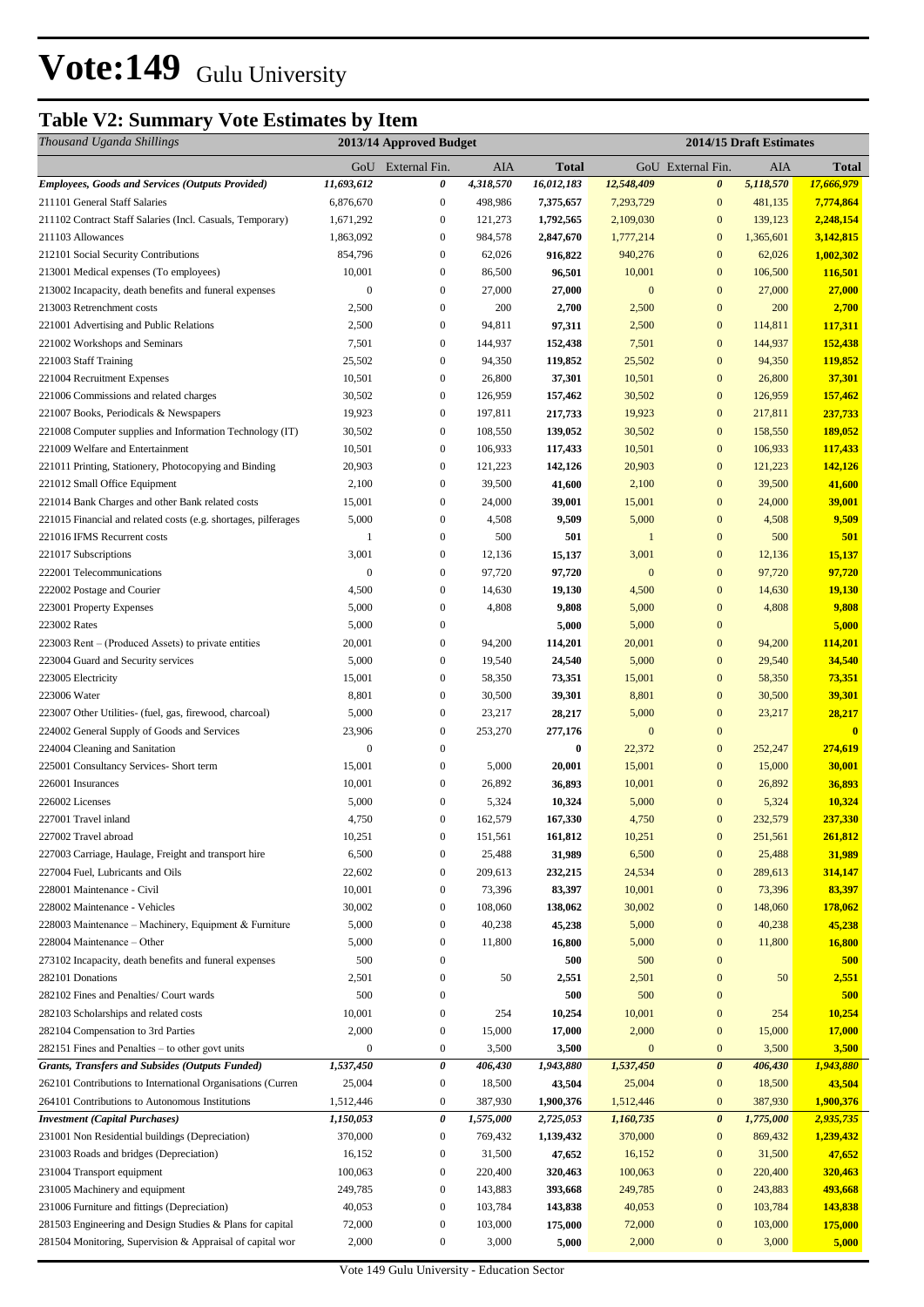## **Table V2: Summary Vote Estimates by Item**

| Thousand Uganda Shillings                       | 2013/14 Approved Budget |               |           |              |            | 2014/15 Draft Estimates |                |              |  |
|-------------------------------------------------|-------------------------|---------------|-----------|--------------|------------|-------------------------|----------------|--------------|--|
|                                                 | GoU                     | External Fin. | AIA       | <b>Total</b> | GoU        | External Fin.           | AIA            | <b>Total</b> |  |
| 311101 Land                                     | 150,000                 | 0             | 200,000   | 350,000      | 150,000    | $\mathbf{0}$            | 200,000        | 350,000      |  |
| 312204 Taxes on Machinery, Furniture & Vehicles |                         |               |           | $\bf{0}$     | 160.681    | $\Omega$                | $\Omega$       | 160,681      |  |
| 312206 Gross Tax                                | 150,000                 |               |           | 150,000      | 0          | $\Omega$                |                |              |  |
| <b>Arrears</b>                                  | 0                       | 0             |           | 0            | 13,572     | 0                       | 0              | 13,572       |  |
| 321614 Electricity arrears (Budgeting)          | 0                       |               |           | $\bf{0}$     | 13.572     | $\mathbf{0}$            | $\overline{0}$ | 13.572       |  |
| <b>Grand Total Vote 149</b>                     | 14,381,115              | 0             | 6.300.000 | 20,681,115   | 15,260,166 | $\mathbf{0}$            | 7,300,000      | 22,560,166   |  |
| Total Excluding Taxes, Arrears and AIA          | 14,231,115              | $\theta$      | 0         | 14,231,115   | 15,085,912 | $\theta$                | 0              | 15,085,912   |  |
|                                                 |                         |               |           |              |            |                         |                |              |  |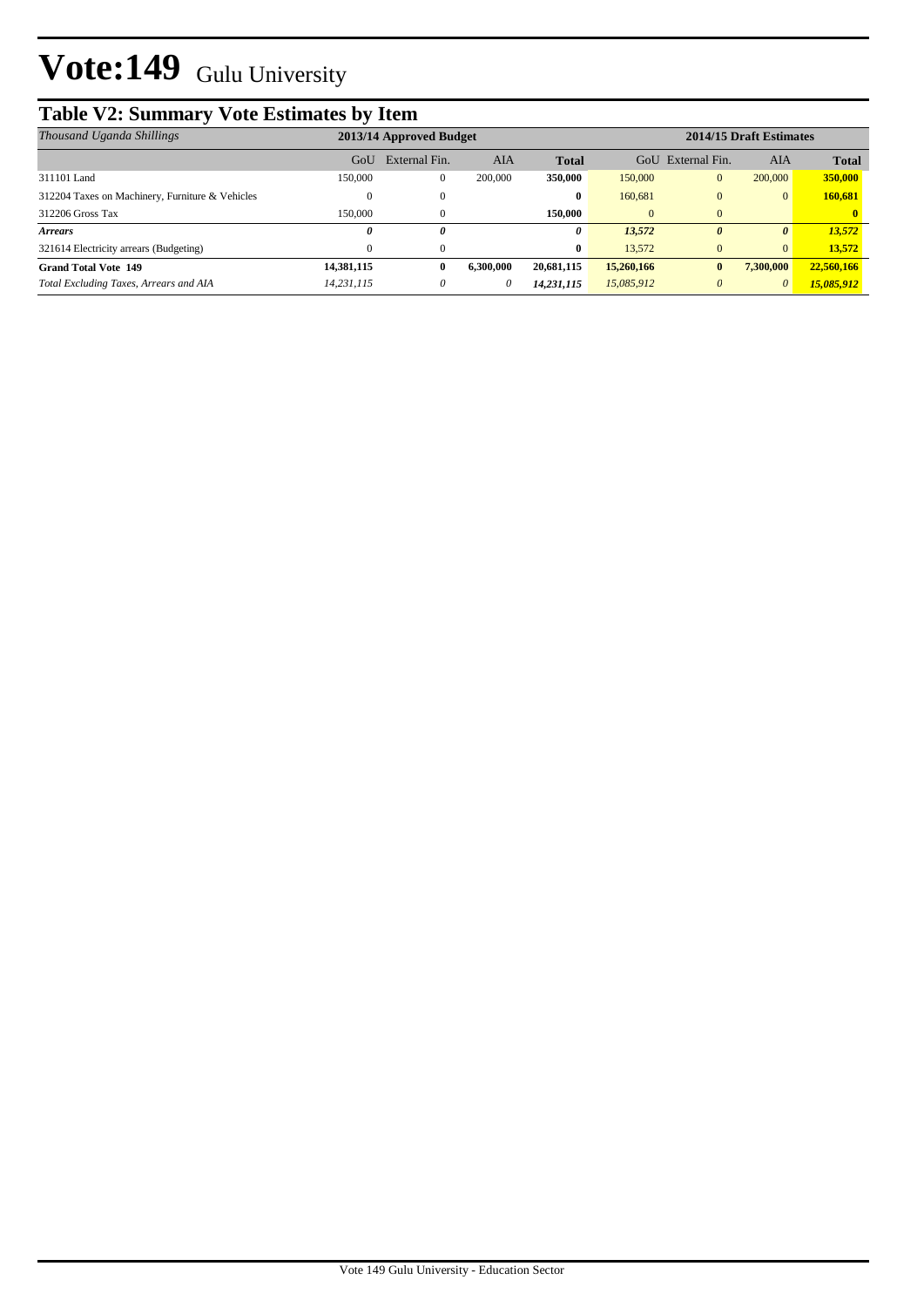### **Table V3: Detailed Estimates by Vote Function, Cost Centre, Output and Item**

### *Vote Function 0751 Delivery of Tertiary Education and Research*

#### *Recurrent Budget Estimates*

#### **Programme 01 Administration**

| Thousand Uganda Shillings                                 |                  | 2013/14 Approved Budget |                  |                   | 2014/15 Draft Estimates |                  |                  |                   |
|-----------------------------------------------------------|------------------|-------------------------|------------------|-------------------|-------------------------|------------------|------------------|-------------------|
| <b>Outputs Provided</b>                                   | Wage             | Non-Wage                | AIA              | <b>Total</b>      | Wage                    | Non Wage         | <b>AIA</b>       | <b>Total</b>      |
| Output:075101 Teaching and Training                       |                  |                         |                  |                   |                         |                  |                  |                   |
| 211101 General Staff Salaries                             | 3,185,900        | $\mathbf{0}$            | 231,176          | 3,417,076         | 4,020,338               | $\boldsymbol{0}$ | 265,204          | 4,285,543         |
| 211102 Contract Staff Salaries (Incl. Casuals, T          | 1,027,148        | $\mathbf{0}$            | 74,532           | 1,101,680         | 1,296,175               | $\boldsymbol{0}$ | 85,503           | 1,381,678         |
| 211103 Allowances                                         | $\boldsymbol{0}$ | 279,127                 | 637,491          | 916,618           | $\mathbf{0}$            | 168,781          | 787,992          | 956,773           |
| 212101 Social Security Contributions                      | $\boldsymbol{0}$ | 421,305                 | 30,571           | 451,876           | $\boldsymbol{0}$        | 531,651          | 35,071           | 566,722           |
| 213001 Medical expenses (To employees)                    | $\boldsymbol{0}$ | $\mathbf{0}$            | 3,000            | 3,000             | $\mathbf{0}$            | $\boldsymbol{0}$ | 3,000            | 3,000             |
| 213003 Retrenchment costs                                 | $\boldsymbol{0}$ | $\mathbf{0}$            | 200              | 200               | $\mathbf{0}$            | $\mathbf{0}$     | 200              | 200               |
| 221001 Advertising and Public Relations                   | $\boldsymbol{0}$ | $\mathbf{0}$            | 26,975           | 26,975            | $\overline{0}$          | $\mathbf{0}$     | 26,975           | 26,975            |
| 221002 Workshops and Seminars                             | $\boldsymbol{0}$ | 3,301                   | 30,970           | 34,271            | $\overline{0}$          | 3,301            | 30,970           | 34,271            |
| 221006 Commissions and related charges                    | $\boldsymbol{0}$ | 7,501                   | 19,300           | 26,801            | $\mathbf{0}$            | 7,501            | 19,300           | 26,801            |
| 221007 Books, Periodicals & Newspapers                    | $\boldsymbol{0}$ | 10,882                  | 181,007          | 191,888           | $\mathbf{0}$            | 10,882           | 181,007          | 191,888           |
| 221008 Computer supplies and Information Tec              | $\boldsymbol{0}$ | 18,001                  | 49,500           | 67,501            | $\mathbf{0}$            | 18,001           | 49,500           | 67,501            |
| 221009 Welfare and Entertainment                          | $\boldsymbol{0}$ | 5,700                   | 59,581           | 65,281            | $\mathbf{0}$            | 5,700            | 59,581           | 65,281            |
| 221011 Printing, Stationery, Photocopying and             | $\boldsymbol{0}$ | 15,956                  | 41,043           | 56,999            | $\mathbf{0}$            | 15,956           | 41,043           | 56,999            |
| 221012 Small Office Equipment                             | $\boldsymbol{0}$ | $\boldsymbol{0}$        | 31,800           | 31,800            | $\overline{0}$          | $\boldsymbol{0}$ | 31,800           | 31,800            |
| 221014 Bank Charges and other Bank related c              | $\boldsymbol{0}$ | $\boldsymbol{0}$        | 13,500           | 13,500            | $\overline{0}$          | $\bf{0}$         | 13,500           | 13,500            |
| 221015 Financial and related costs (e.g. shortag          | $\boldsymbol{0}$ | $\boldsymbol{0}$        | 4,008            | 4,008             | $\overline{0}$          | $\mathbf{0}$     | 4,008            | 4,008             |
| 222001 Telecommunications                                 | $\boldsymbol{0}$ | $\boldsymbol{0}$        | 47,720           | 47,720            | $\overline{0}$          | $\mathbf{0}$     | 47,720           | 47,720            |
| 222002 Postage and Courier                                | $\boldsymbol{0}$ | $\mathbf{0}$            | 12,520           | 12,520            | $\overline{0}$          | $\mathbf{0}$     | 12,520           | 12,520            |
| 223007 Other Utilities- (fuel, gas, firewood, cha         | $\boldsymbol{0}$ | $\mathbf{0}$            | 15,420           | 15,420            | $\overline{0}$          | $\mathbf{0}$     | 15,420           | 15,420            |
| 224002 General Supply of Goods and Services               | $\boldsymbol{0}$ | 7,005                   | 129,934          | 136,939           | $\overline{0}$          | $\mathbf{0}$     | $\mathbf{0}$     | $\mathbf{0}$      |
| 224004 Cleaning and Sanitation                            | $\boldsymbol{0}$ | $\boldsymbol{0}$        | $\boldsymbol{0}$ | $\bf{0}$          | $\mathbf{0}$            | 7,005            | 129,934          | 136,939           |
| 226001 Insurances                                         | $\boldsymbol{0}$ | $\mathbf{0}$            | 2,560            | 2,560             | $\overline{0}$          | $\bf{0}$         | 2,560            | 2,560             |
| 227001 Travel inland                                      | $\boldsymbol{0}$ | 3,000                   | 70,859           | 73,860            | $\overline{0}$          | 3,000            | 90,859           | 93,860            |
| 227002 Travel abroad                                      | $\boldsymbol{0}$ | $\boldsymbol{0}$        | 84,000           | 84,000            | $\overline{0}$          | $\bf{0}$         | 114,000          | 114,000           |
| 227003 Carriage, Haulage, Freight and transpor            | $\boldsymbol{0}$ | $\mathbf{0}$            | 3,250            | 3,250             | $\overline{0}$          | $\mathbf{0}$     | 3,250            | 3,250             |
| 227004 Fuel, Lubricants and Oils                          | $\boldsymbol{0}$ | 11,601                  | 90,776           | 102,377           | $\mathbf{0}$            | 11,601           | 120,776          | 132,377           |
| 228002 Maintenance - Vehicles                             | $\boldsymbol{0}$ | $\boldsymbol{0}$        | 48,220           | 48,220            | $\mathbf{0}$            | $\boldsymbol{0}$ | 68,220           | 68,220            |
| 228003 Maintenance - Machinery, Equipment                 | $\boldsymbol{0}$ | $\mathbf{0}$            | 4,933            | 4,933             | $\mathbf{0}$            | $\mathbf{0}$     | 4,933            | 4,933             |
| Total Cost of Output 075101:                              | 4,213,049        | 783,379                 | 1,944,845        | 6,941,273         | 5,316,513               | 783,379          | 2,244,845        | 8,344,737         |
| Output:075102 Research, Consultancy and Publications      | 313,367          | $\boldsymbol{0}$        |                  |                   |                         | $\boldsymbol{0}$ |                  |                   |
| 211101 General Staff Salaries                             | 17,409           | $\boldsymbol{0}$        | 22,739<br>1,263  | 336,106<br>18,673 | 395,443<br>21,969       | $\boldsymbol{0}$ | 26,086<br>1,449  | 421,529<br>23,418 |
| 211102 Contract Staff Salaries (Incl. Casuals, T          | $\boldsymbol{0}$ | 11,130                  | 123,456          | 134,585           | $\bf{0}$                | 1,068            | 119,569          | 120,637           |
| 211103 Allowances<br>212101 Social Security Contributions | $\mathbf{0}$     | 33,078                  | 2,400            | 35,478            | $\overline{0}$          | 41,741           | 2,753            | 44,495            |
| 221001 Advertising and Public Relations                   | $\boldsymbol{0}$ | $\mathbf{0}$            | 1,000            | 1,000             | $\mathbf{0}$            | $\boldsymbol{0}$ | 1,000            | 1,000             |
| 221002 Workshops and Seminars                             | $\boldsymbol{0}$ | 500                     | 500              | 1,000             | $\boldsymbol{0}$        | 500              | 500              | 1,000             |
| 221003 Staff Training                                     | $\boldsymbol{0}$ | $\boldsymbol{0}$        | 94,350           | 94,350            | $\boldsymbol{0}$        | $\boldsymbol{0}$ | 94,350           | 94,350            |
| 221006 Commissions and related charges                    | $\boldsymbol{0}$ | 1,500                   | 3,500            | 5,000             | $\boldsymbol{0}$        | 1,500            | 3,500            | 5,000             |
| 221007 Books, Periodicals & Newspapers                    | $\boldsymbol{0}$ | 1,130                   | 676              | 1,806             | $\boldsymbol{0}$        | 1,130            | 676              | 1,806             |
| 221008 Computer supplies and Information Tec              | $\boldsymbol{0}$ | 1,500                   | 300              | 1,800             | $\boldsymbol{0}$        | 1,500            | 300              | 1,800             |
| 221009 Welfare and Entertainment                          | $\boldsymbol{0}$ | 100                     | 4,200            | 4,300             | $\boldsymbol{0}$        | 100              | 4,200            | 4,300             |
| 221011 Printing, Stationery, Photocopying and             | $\boldsymbol{0}$ | 1,500                   | 500              | 2,000             | $\boldsymbol{0}$        | 1,500            | 500              | 2,000             |
| 221012 Small Office Equipment                             | $\boldsymbol{0}$ | 100                     | 500              | 600               | $\boldsymbol{0}$        | 100              | 500              | 600               |
| 222001 Telecommunications                                 | $\boldsymbol{0}$ | $\boldsymbol{0}$        | 4,880            | 4,880             | $\boldsymbol{0}$        | $\bf{0}$         | 4,880            | 4,880             |
| 222002 Postage and Courier                                | $\boldsymbol{0}$ | $\mathbf{0}$            | 100              | 100               | $\boldsymbol{0}$        | $\bf{0}$         | 100              | <b>100</b>        |
| 224002 General Supply of Goods and Services               | $\boldsymbol{0}$ | 5,000                   | $\boldsymbol{0}$ | 5,000             | $\boldsymbol{0}$        | $\boldsymbol{0}$ | $\boldsymbol{0}$ | $\mathbf{0}$      |
| 224004 Cleaning and Sanitation                            | $\boldsymbol{0}$ | $\boldsymbol{0}$        | $\mathbf{0}$     | $\bf{0}$          | $\boldsymbol{0}$        | 4,466            | $\boldsymbol{0}$ | 4,466             |
| 227001 Travel inland                                      | $\boldsymbol{0}$ | $\boldsymbol{0}$        | 17,300           | 17,300            | $\boldsymbol{0}$        | $\boldsymbol{0}$ | 17,300           | 17,300            |
| 227002 Travel abroad                                      | $\boldsymbol{0}$ | 500                     | 20,000           | 20,500            | $\boldsymbol{0}$        | 500              | 20,000           | 20,500            |
| 227003 Carriage, Haulage, Freight and transpor            | $\boldsymbol{0}$ | $\boldsymbol{0}$        | 100              | 100               | $\mathbf{0}$            | $\boldsymbol{0}$ | 100              | <b>100</b>        |
| 227004 Fuel, Lubricants and Oils                          | $\boldsymbol{0}$ | 3,000                   | 18,360           | 21,360            | $\mathbf{0}$            | 4,932            | 18,360           | 23,292            |
| Total Cost of Output 075102:                              | 330,777          | 59,039                  | 316,124          | 705,939           | 417,412                 | 59,039           | 316,124          | 792,575           |
|                                                           |                  |                         |                  |                   |                         |                  |                  |                   |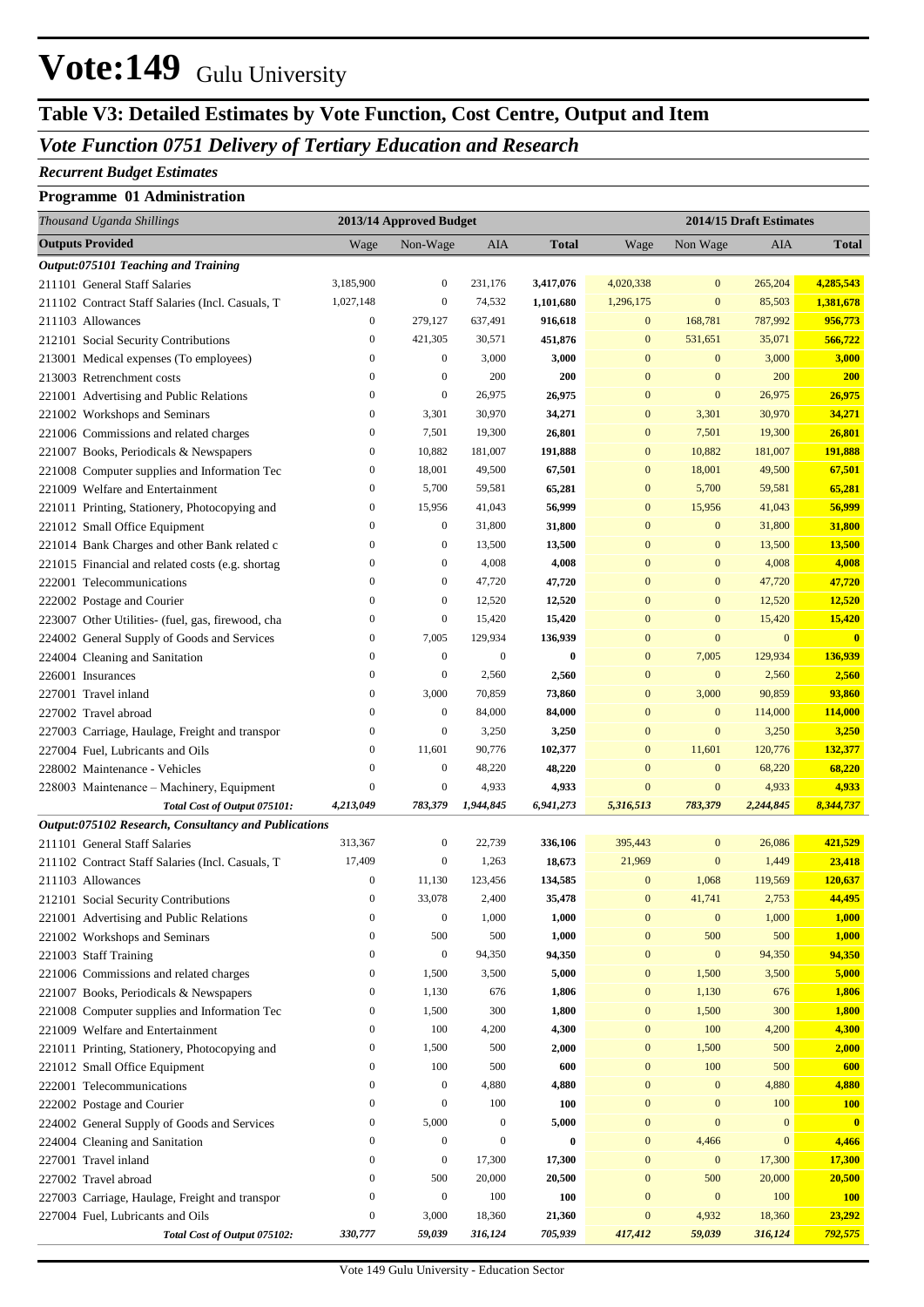## **Table V3: Detailed Estimates by Vote Function, Cost Centre, Output and Item**

## *Vote Function 0751 Delivery of Tertiary Education and Research*

#### **Programme 01 Administration**

| Thousand Uganda Shillings                                             | 2013/14 Approved Budget          |                  |                            | 2014/15 Draft Estimates |                            |                  |                         |                         |
|-----------------------------------------------------------------------|----------------------------------|------------------|----------------------------|-------------------------|----------------------------|------------------|-------------------------|-------------------------|
| <b>Outputs Provided</b>                                               | Wage                             | Non-Wage         | AIA                        | <b>Total</b>            | Wage                       | Non Wage         | AIA                     | <b>Total</b>            |
| Output:075103 Outreach                                                |                                  |                  |                            |                         |                            |                  |                         |                         |
| 211101 General Staff Salaries                                         | 121,865                          | $\boldsymbol{0}$ | 8,843                      | 130,708                 | 153,783                    | $\mathbf{0}$     | 10,144                  | 163,928                 |
| 211102 Contract Staff Salaries (Incl. Casuals, T                      | 504,869                          | $\boldsymbol{0}$ | 36,634                     | 541,504                 | 637,103                    | $\mathbf{0}$     | 42,027                  | 679,130                 |
| 211103 Allowances                                                     | $\boldsymbol{0}$                 | 33,263           | 93,032                     | 126,296                 | $\bf{0}$                   | 16,848           | 85,669                  | 102,517                 |
| 212101 Social Security Contributions                                  | $\mathbf{0}$                     | 62,673           | 4,548                      | 67,221                  | $\bf{0}$                   | 79,089           | 5,217                   | 84,306                  |
| Total Cost of Output 075103:                                          | 626,735                          | 95,937           | 143,057                    | 865,729                 | 790,886                    | 95,937           | 143,057                 | 1,029,880               |
| Output:075104 Students' Welfare                                       |                                  |                  |                            |                         |                            |                  |                         |                         |
| 211101 General Staff Salaries                                         | 69,637                           | $\boldsymbol{0}$ | 5,053                      | 74,690                  | 87,876                     | $\boldsymbol{0}$ | 5,797                   | 93,673                  |
| 211102 Contract Staff Salaries (Incl. Casuals, T                      | 17,409                           | $\boldsymbol{0}$ | 1,263                      | 18,673                  | 21,969                     | $\boldsymbol{0}$ | 1,449                   | 23,418                  |
| 211103 Allowances                                                     | $\boldsymbol{0}$                 | 1,501,334        | $\boldsymbol{0}$           | 1,501,334               | $\mathbf{0}$               | 1,500,055        | $\mathbf{0}$            | 1,500,055               |
| 212101 Social Security Contributions                                  | $\boldsymbol{0}$                 | 8,705            | 632                        | 9,336                   | $\bf{0}$                   | 10,985           | 725                     | 11,709                  |
| 221001 Advertising and Public Relations                               | $\mathbf{0}$                     | $\boldsymbol{0}$ | 2,000                      | 2,000                   | $\bf{0}$                   | $\boldsymbol{0}$ | 2,000                   | 2,000                   |
| 221002 Workshops and Seminars                                         | $\boldsymbol{0}$                 | 200              | 500                        | 700                     | $\bf{0}$                   | 200              | 500                     | 700                     |
| 221007 Books, Periodicals & Newspapers                                | $\boldsymbol{0}$                 | 1,130            | 1,352                      | 2,482                   | $\bf{0}$                   | 1,130            | 1,352                   | 2,482                   |
| 221008 Computer supplies and Information Tec                          | $\boldsymbol{0}$                 | 500              | 3,500                      | 4,000                   | $\bf{0}$                   | 500              | 3,500                   | 4,000                   |
| 221009 Welfare and Entertainment                                      | $\mathbf{0}$                     | 700              | 10,352                     | 11,052                  | $\bf{0}$                   | 700              | 10,352                  | 11,052                  |
| 221011 Printing, Stationery, Photocopying and                         | $\boldsymbol{0}$                 | 1,401            | 1,000                      | 2,401                   | $\bf{0}$                   | 1,401            | 1,000                   | 2,401                   |
| 221012 Small Office Equipment                                         | $\boldsymbol{0}$                 | 500              | 500                        | 1,000                   | $\bf{0}$                   | 500              | 500                     | 1,000                   |
| 222001 Telecommunications                                             | $\mathbf{0}$                     | $\boldsymbol{0}$ | 3,480                      | 3,480                   | $\bf{0}$                   | $\mathbf{0}$     | 3,480                   | 3,480                   |
| 224002 General Supply of Goods and Services                           | $\mathbf{0}$                     | 10,002           | 11,500                     | 21,502                  | $\bf{0}$                   | $\mathbf{0}$     | $\mathbf{0}$            | $\overline{\mathbf{0}}$ |
| 224004 Cleaning and Sanitation                                        | $\mathbf{0}$                     | $\boldsymbol{0}$ | $\mathbf{0}$               | $\bf{0}$                | $\bf{0}$                   | 9,002            | 10,477                  | 19,479                  |
| 227001 Travel inland                                                  | $\boldsymbol{0}$                 | 1,000            | 7,920                      | 8,920                   | $\boldsymbol{0}$           | 1,000            | 7,920                   | 8,920                   |
| 227002 Travel abroad                                                  | $\mathbf{0}$                     | $\boldsymbol{0}$ | 7,500                      | 7,500                   | $\bf{0}$                   | $\mathbf{0}$     | 7,500                   | 7,500                   |
| 227003 Carriage, Haulage, Freight and transpor                        | $\boldsymbol{0}$                 | $\mathbf{0}$     | 300                        | 300                     | $\bf{0}$                   | $\mathbf{0}$     | 300                     | 300                     |
| 227004 Fuel, Lubricants and Oils                                      | $\boldsymbol{0}$                 | 3,000            | 12,059                     | 15,059                  | $\bf{0}$                   | 3,000            | 12,059                  | 15,059                  |
| Total Cost of Output 075104:                                          | 87,046                           | 1,528,472        | 68,911                     | 1,684,429               | 109,845                    | 1,528,472        | 68,911                  | 1,707,228               |
| Output:075105 Administration and Support Services                     |                                  |                  |                            |                         |                            |                  |                         |                         |
| 211101 General Staff Salaries                                         | 3,185,900                        | $\boldsymbol{0}$ | 231,176                    | 3,417,076               | 2,636,287                  | $\mathbf{0}$     | 173,904                 | 2,810,192               |
| 211102 Contract Staff Salaries (Incl. Casuals, T                      | 104,456                          | $\boldsymbol{0}$ | 7,580                      | 112,035                 | 131,815                    | $\boldsymbol{0}$ | 8,695                   | 140,510                 |
| 211103 Allowances                                                     | $\boldsymbol{0}$                 | 38,237           | 130,599                    | 168,837                 | $\bf{0}$                   | 90,463           | 372,371                 | 462,834                 |
| 212101 Social Security Contributions                                  | $\boldsymbol{0}$                 | 329,036          | 23,876                     | 352,911                 | $\bf{0}$                   | 276,810          | 18,260                  | 295,070                 |
| 213001 Medical expenses (To employees)                                | $\boldsymbol{0}$                 | 10,001           | 83,500                     | 93,501                  | $\bf{0}$                   | 10,001           | 103,500                 | 113,501                 |
| 213002 Incapacity, death benefits and funeral e                       | $\mathbf{0}$                     | $\boldsymbol{0}$ | 27,000                     | 27,000                  | $\mathbf{0}$               | $\boldsymbol{0}$ | 27,000<br>$\mathbf{0}$  | 27,000                  |
| 213003 Retrenchment costs                                             | $\mathbf{0}$<br>$\boldsymbol{0}$ | 2,500            | $\boldsymbol{0}$<br>64,836 | 2,500<br>67,336         | $\bf{0}$<br>$\overline{0}$ | 2,500            | 84,836                  | 2,500                   |
| 221001 Advertising and Public Relations                               | $\boldsymbol{0}$                 | 2,500<br>3,500   | 112,967                    |                         | $\boldsymbol{0}$           | 2,500<br>3,500   |                         | 87,336<br>116,467       |
| 221002 Workshops and Seminars                                         | $\boldsymbol{0}$                 | 25,502           | $\boldsymbol{0}$           | 116,467<br>25,502       | $\boldsymbol{0}$           | 25,502           | 112,967<br>$\mathbf{0}$ | 25,502                  |
| 221003 Staff Training                                                 | $\boldsymbol{0}$                 | 10,501           | 26,800                     | 37,301                  | $\boldsymbol{0}$           | 10,501           | 26,800                  | 37,301                  |
| 221004 Recruitment Expenses<br>221006 Commissions and related charges | $\boldsymbol{0}$                 | 21,502           | 104,159                    | 125,661                 | $\boldsymbol{0}$           | 21,502           | 104,159                 | 125,661                 |
| 221007 Books, Periodicals & Newspapers                                | $\boldsymbol{0}$                 | 6,781            | 14,776                     | 21,557                  | $\boldsymbol{0}$           | 6,781            | 34,776                  | 41,557                  |
| 221008 Computer supplies and Information Tec                          | $\boldsymbol{0}$                 | 10,501           | 55,250                     | 65,751                  | $\boldsymbol{0}$           | 10,501           | 105,250                 | 115,751                 |
| 221009 Welfare and Entertainment                                      | $\boldsymbol{0}$                 | 4,000            | 32,800                     | 36,800                  | $\boldsymbol{0}$           | 4,000            | 32,800                  | 36,800                  |
| 221011 Printing, Stationery, Photocopying and                         | $\boldsymbol{0}$                 | 2,046            | 78,680                     | 80,726                  | $\boldsymbol{0}$           | 2,046            | 78,680                  | 80,726                  |
| 221012 Small Office Equipment                                         | $\boldsymbol{0}$                 | 1,500            | 6,700                      | 8,200                   | $\boldsymbol{0}$           | 1,500            | 6,700                   | 8,200                   |
| 221014 Bank Charges and other Bank related c                          | $\boldsymbol{0}$                 | 15,001           | 10,500                     | 25,501                  | $\boldsymbol{0}$           | 15,001           | 10,500                  | 25,501                  |
| 221015 Financial and related costs (e.g. shortag                      | $\boldsymbol{0}$                 | 5,000            | 500                        | 5,500                   | $\boldsymbol{0}$           | 5,000            | 500                     | 5,500                   |
| 221016 IFMS Recurrent costs                                           | $\boldsymbol{0}$                 | $\mathbf{1}$     | 500                        | 501                     | $\boldsymbol{0}$           | $\mathbf{1}$     | 500                     | 501                     |
| 221017 Subscriptions                                                  | $\boldsymbol{0}$                 | 3,001            | 12,136                     | 15,137                  | $\boldsymbol{0}$           | 3,001            | 12,136                  | 15,137                  |
| 222001 Telecommunications                                             | $\boldsymbol{0}$                 | $\boldsymbol{0}$ | 41,640                     | 41,640                  | $\boldsymbol{0}$           | $\boldsymbol{0}$ | 41,640                  | 41,640                  |
| 222002 Postage and Courier                                            | $\boldsymbol{0}$                 | 4,500            | 2,010                      | 6,510                   | $\boldsymbol{0}$           | 4,500            | 2,010                   | 6,510                   |
| 223001 Property Expenses                                              | $\boldsymbol{0}$                 | 5,000            | 4,808                      | 9,808                   | $\boldsymbol{0}$           | 5,000            | 4,808                   | 9,808                   |
| 223002 Rates                                                          | $\boldsymbol{0}$                 | 5,000            | $\boldsymbol{0}$           | 5,000                   | $\boldsymbol{0}$           | 5,000            | $\mathbf{0}$            | 5,000                   |
| 223003 Rent – (Produced Assets) to private enti                       | $\boldsymbol{0}$                 | 20,001           | 94,200                     | 114,201                 | $\boldsymbol{0}$           | 20,001           | 94,200                  | 114,201                 |
| 223004 Guard and Security services                                    | $\boldsymbol{0}$                 | 5,000            | 19,540                     | 24,540                  | $\bf{0}$                   | 5,000            | 29,540                  | 34,540                  |
| 223005 Electricity                                                    | $\boldsymbol{0}$                 | 15,001           | 58,350                     | 73,351                  | $\boldsymbol{0}$           | 15,001           | 58,350                  | 73,351                  |
|                                                                       |                                  |                  |                            |                         |                            |                  |                         |                         |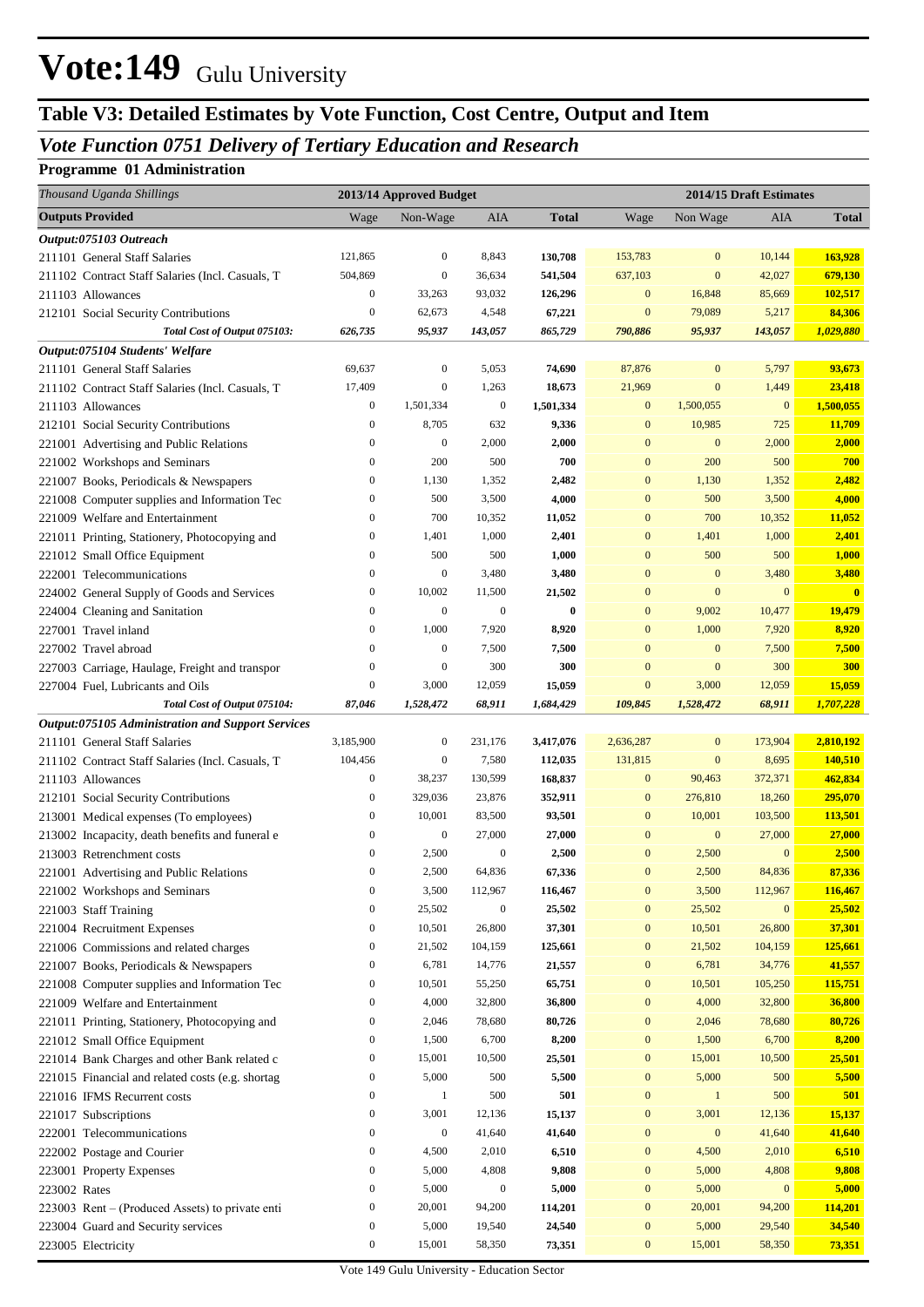### **Table V3: Detailed Estimates by Vote Function, Cost Centre, Output and Item**

#### *Vote Function 0751 Delivery of Tertiary Education and Research*

#### **Programme 01 Administration**

| Thousand Uganda Shillings                                               |                  | 2013/14 Approved Budget   |                   |              |                  |                       | 2014/15 Draft Estimates |                     |
|-------------------------------------------------------------------------|------------------|---------------------------|-------------------|--------------|------------------|-----------------------|-------------------------|---------------------|
| <b>Outputs Provided</b>                                                 | Wage             | Non-Wage                  | AIA               | <b>Total</b> | Wage             | Non Wage              | <b>AIA</b>              | <b>Total</b>        |
| 223006 Water                                                            | $\boldsymbol{0}$ | 8,801                     | 30,500            | 39,301       | $\mathbf{0}$     | 8,801                 | 30,500                  | 39,301              |
| 223007 Other Utilities- (fuel, gas, firewood, cha                       | $\boldsymbol{0}$ | 5,000                     | 7,797             | 12,797       | $\boldsymbol{0}$ | 5,000                 | 7,797                   | 12,797              |
| 224002 General Supply of Goods and Services                             | $\boldsymbol{0}$ | 1,899                     | 111,836           | 113,735      | $\boldsymbol{0}$ | $\mathbf{0}$          | $\mathbf{0}$            | $\mathbf{0}$        |
| 224004 Cleaning and Sanitation                                          | $\boldsymbol{0}$ | $\mathbf{0}$              | $\mathbf{0}$      | 0            | $\boldsymbol{0}$ | 1,899                 | 111,836                 | 113,735             |
| 225001 Consultancy Services- Short term                                 | $\boldsymbol{0}$ | 15,001                    | 5,000             | 20,001       | $\boldsymbol{0}$ | 15,001                | 15,000                  | 30,001              |
| 226001 Insurances                                                       | $\boldsymbol{0}$ | 10,001                    | 24,332            | 34,333       | $\mathbf{0}$     | 10,001                | 24,332                  | 34,333              |
| 226002 Licenses                                                         | $\boldsymbol{0}$ | 5,000                     | 5,324             | 10,324       | $\mathbf{0}$     | 5,000                 | 5,324                   | 10,324              |
| 227001 Travel inland                                                    | $\boldsymbol{0}$ | 750                       | 66,500            | 67,250       | $\boldsymbol{0}$ | 750                   | 116,500                 | 117,250             |
| 227002 Travel abroad                                                    | $\boldsymbol{0}$ | 9,751                     | 40,061            | 49,812       | $\boldsymbol{0}$ | 9,751                 | 110,061                 | 119,812             |
| 227003 Carriage, Haulage, Freight and transpor                          | $\boldsymbol{0}$ | 6,500                     | 21,838            | 28,339       | $\boldsymbol{0}$ | 6,500                 | 21,838                  | 28,339              |
| 227004 Fuel, Lubricants and Oils                                        | $\boldsymbol{0}$ | 5,000                     | 88,418            | 93,419       | $\boldsymbol{0}$ | 5,000                 | 138,418                 | 143,419             |
| 228001 Maintenance - Civil                                              | $\boldsymbol{0}$ | 10,001                    | 73,396            | 83,397       | $\boldsymbol{0}$ | 10,001                | 73,396                  | 83,397              |
| 228002 Maintenance - Vehicles                                           | $\boldsymbol{0}$ | 30,002                    | 59,840            | 89,842       | $\boldsymbol{0}$ | 30,002                | 79,840                  | 109,842             |
| 228003 Maintenance - Machinery, Equipment                               | $\boldsymbol{0}$ | 5,000                     | 35,305            | 40,305       | $\mathbf{0}$     | 5,000                 | 35,305                  | 40,305              |
| 228004 Maintenance – Other                                              | $\boldsymbol{0}$ | 5,000                     | 11,800            | 16,800       | $\boldsymbol{0}$ | 5,000                 | 11,800                  | 16,800              |
| 273102 Incapacity, death benefits and funeral e                         | $\boldsymbol{0}$ | 500                       | $\boldsymbol{0}$  | 500          | $\mathbf{0}$     | 500                   | $\overline{0}$          | 500                 |
| 282101 Donations                                                        | $\boldsymbol{0}$ | 2,501                     | 50                | 2,551        | $\mathbf{0}$     | 2,501                 | 50                      | 2,551               |
| 282102 Fines and Penalties/ Court wards                                 | $\boldsymbol{0}$ | 500                       | $\boldsymbol{0}$  | 500          | $\mathbf{0}$     | 500                   | $\overline{0}$          | 500                 |
| 282103 Scholarships and related costs                                   | $\boldsymbol{0}$ | 10,001                    | 254               | 10,254       | $\mathbf{0}$     | 10,001                | 254                     | 10,254              |
| 282104 Compensation to 3rd Parties                                      | $\boldsymbol{0}$ | 2,000                     | 15,000            | 17,000       | $\mathbf{0}$     | 2,000                 | 15,000                  | 17,000              |
| 282151 Fines and Penalties – to other govt units                        | $\boldsymbol{0}$ | $\boldsymbol{0}$          | 3,500             | 3,500        | $\mathbf{0}$     | $\mathbf{0}$          | 3,500                   | 3,500               |
| Total Cost of Output 075105:                                            | 3,290,356        | 678,824                   | 1,845,633         | 5,814,813    | 2,768,102        | 678,824               | 2,345,633               | 5,792,559           |
| <b>Total Cost of Outputs Provided</b>                                   | 8,547,963        | 3,145,650                 | 4,318,570         | 16,012,183   | 9,402,759        | 3,145,650             | 5,118,570               | 17,666,979          |
| <b>Outputs Funded</b>                                                   | Wage             | Non-Wage                  | AIA               | <b>Total</b> | Wage             | Non Wage              | <b>AIA</b>              | <b>Total</b>        |
| Output:075151 Guild Services                                            |                  |                           |                   |              |                  |                       |                         |                     |
| 264101 Contributions to Autonomous Institutio                           | $\boldsymbol{0}$ | 1,512,446                 | 387,930           | 1,900,376    | $\mathbf{0}$     | 1,512,446             | 387,930                 | 1,900,376           |
| insfer to Guild Government from GoU Contributions                       | 0                | $\boldsymbol{\mathit{0}}$ |                   | 0            | $\boldsymbol{0}$ | 12,446                | $\boldsymbol{\theta}$   | 12,446              |
| insfers to Gulu University Constituent College - Lira                   |                  |                           |                   | 0            |                  | 1,500,000             |                         | 1,500,000           |
| o/w Transfer to Guild from Functional fees                              |                  |                           |                   | O            |                  |                       | 387,930                 | 387,930             |
| Total Cost of Output 075151:                                            | 0                | 1,512,446                 | 387,930           | 1,900,376    | 0                | 1,512,446             | 387,930                 | 1,900,376           |
| Output:075152 Contributions to Research and International Organisations |                  |                           |                   |              |                  |                       |                         |                     |
| 262101 Contributions to International Organisat                         | $\mathbf{0}$     | 25,004                    | 18,500            | 43,504       | $\mathbf{0}$     | 25,004                | 18,500                  | 43,504              |
| o/w Subscriptions to AICAD, UNESCO, Inter-                              |                  |                           |                   | 0            |                  | 25,004                |                         | 25,004              |
| ptions to AICAD, UNESCO, Inter-University Council                       |                  |                           |                   | 0<br>43,504  |                  | 25,004                | 18,500                  | 18,500              |
| Total Cost of Output 075152:                                            | 0<br>$\bf{0}$    | 25,004<br>1,537,450       | 18,500<br>406,430 | 1,943,880    | 0                | 1,537,450             | 18,500<br>406,430       | 43,504<br>1,943,880 |
| <b>Total Cost of Outputs Funded</b><br><b>Arrears</b>                   |                  |                           |                   |              | $\bf{0}$         |                       |                         |                     |
|                                                                         | Wage             | Non-Wage                  | AIA               | <b>Total</b> | Wage             | Non Wage              | AIA                     | <b>Total</b>        |
| Output:075199 Arrears<br>321614 Electricity arrears (Budgeting)         | $\boldsymbol{0}$ | $\mathbf{0}$              | $\boldsymbol{0}$  | 0            | $\boldsymbol{0}$ | 13,572                | $\mathbf{0}$            | 13,572              |
| Total Cost of Output 075199:                                            | 0                | $\pmb{\theta}$            |                   | 0            | 0                | 13,572                | $\boldsymbol{\theta}$   | 13,572              |
| <b>Total Cost of Arrears</b>                                            | $\bf{0}$         | $\bf{0}$                  |                   | $\bf{0}$     | $\bf{0}$         | 13,572                | $\bf{0}$                | 13,572              |
| <b>Total Programme 01</b>                                               | 8,547,963        | 4,683,100                 | 4,725,000         | 17,956,062   | 9,402,759        | 4,696,672             | 5,525,000               | 19,624,431          |
| Total Excluding Arrears and AIA                                         | 8,547,963        | 4,683,100                 | $\theta$          | 13,231,062   | 9,402,759        | 4,683,100             | $\boldsymbol{\theta}$   | 14,085,858          |
|                                                                         |                  |                           |                   |              |                  |                       |                         |                     |
| <b>Development Budget Estimates</b>                                     |                  |                           |                   |              |                  |                       |                         |                     |
| Project 0906 Gulu University                                            |                  |                           |                   |              |                  |                       |                         |                     |
| Thousand Uganda Shillings                                               |                  | 2013/14 Approved Budget   |                   |              |                  |                       | 2014/15 Draft Estimates |                     |
| <b>Capital Purchases</b>                                                | GoU              | External Fin.             | AIA               | <b>Total</b> |                  | GoU External Fin.     | AIA                     | <b>Total</b>        |
| Output:075171 Acquisition of Land by Government                         |                  |                           |                   |              |                  |                       |                         |                     |
| 281503 Engineering and Design Studies & Plan                            | 50,000           | $\mathbf{0}$              | 50,000            | 100,000      | 50,000           | $\bf{0}$              | 50,000                  | 100,000             |
| 311101 Land                                                             | 150,000          | $\boldsymbol{0}$          | 200,000           | 350,000      | 150,000          | $\bf{0}$              | 200,000                 | 350,000             |
| Total Cost of Output 075171:                                            | 200,000          | 0                         | 250,000           | 450,000      | 200,000          | $\boldsymbol{\theta}$ | 250,000                 | 450,000             |
| Output:075172 Government Buildings and Administrative Infrastructure    |                  |                           |                   |              |                  |                       |                         |                     |
| 231001 Non Residential buildings (Depreciatio                           | 80,000           | $\boldsymbol{0}$          | 123,932           | 203,932      | 80,000           | $\bf{0}$              | 223,932                 | 303,932             |
| 281503 Engineering and Design Studies & Plan                            | 20,000           | $\boldsymbol{0}$          | 50,000            | 70,000       | 20,000           | $\bf{0}$              | 50,000                  | 70,000              |

Vote 149 Gulu University - Education Sector